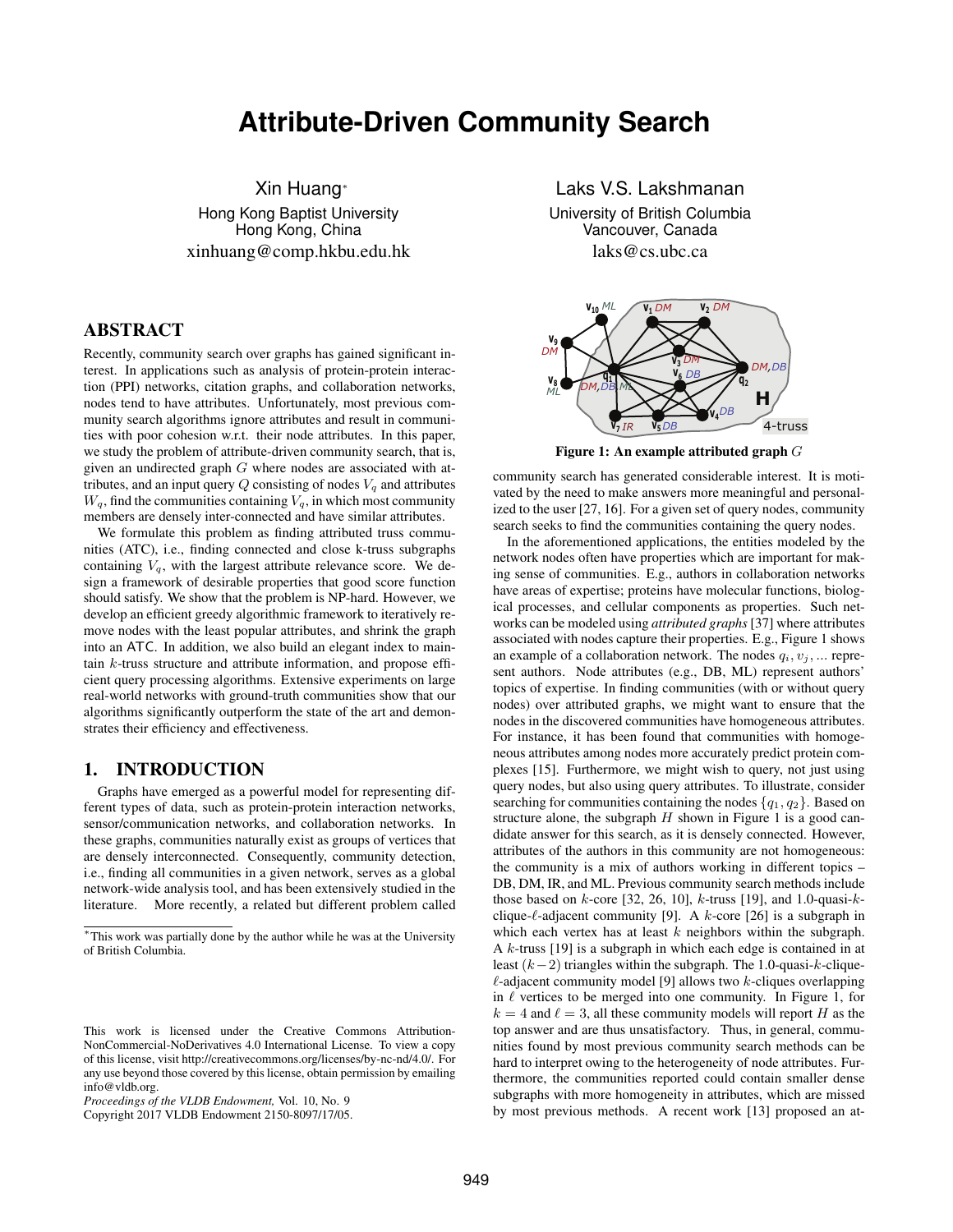

Figure 2: Attributed Communities for queries on different query nodes  $V_q$  and query attributes  $W_q$ .

tributed community model. A detailed comparison of [13] with our model appears in Section 3.

Consider now querying the graph of Figure 1 with query nodes  ${q_1, q_2}$  and attributes (i.e., keywords) {DB, DM}. We would expect this search to return subgraph  $H_2$  (Figure 2(b)). On the other hand, for the same query nodes, if we search with attribute  ${DB}$ (resp.,  $\{DM\}$ ), we expect the subgraph  $H_1$  (resp.,  $H_3$ ) to be returned as the answer (Figure 2(a)&(c)). Both  $H_1$  and  $H_3$  are dense subgraphs where all authors share a common topic (DB or DM).

Given a query consisting of nodes and attributes (keywords), one may wonder whether we can filter out nodes not having those attributes and then run a conventional community search method on the filtered graph. To see how well this may work, consider querying the graph in Figure 1 with query node  $q_1$  and query attribute ML. Filtering out nodes without attribute ML and applying community search yields the chain consisting of  $v_{10}$ ,  $q_1$ ,  $v_8$ , which is not densely connected. On the other hand, the subgraph induced by  ${q_1, v_8, v_9, v_{10}}$  is a 3-truss in Figure 2(d). Even though it includes one node without ML it is more densely connected than the chain above and is a better answer than the chain as it brings out denser collaboration structure among the authors in the community. Thus, a simple filtering based approach will not work.

In sum, attributed graphs present novel opportunities for community search by combining dense structure of subgraphs with the level of homogeneity of node attributes in the subgraph. Most previous work in community search fails to produce satisfactory answers over attributed graphs, while keyword search based techniques do not find dense subgraphs. This raises the following major challenges for community search in attributed graphs. Firstly, how should we combine dense connectedness with the distribution of attributes over the community nodes? We need a community definition that promotes dense structure as well as attribute homogeneity. However, there can be tension between these goals: as illustrated in the example above, some denser subgraphs may be less homogeneous in their node attributes than some sparser ones. Secondly, the definition should capture the intuition that the more input attributes that are covered by a community, the better the community. Finally, the query processing algorithm should be efficient for large graphs.

To tackle these challenges, we propose an attributed truss community (ATC) model. Given a query  $Q = (V_q, W_q)$  consisting of a set of query nodes  $V_q$  and a set of query attributes  $W_q$ , a good community  $H$  must be a dense subgraph which contains all query nodes and attributes  $W_q$  must be contained in numerous nodes of the community. The more nodes with attribute  $w \in W_q$ , the more importance to w commonly accorded by the community members. Additionally, the nodes must share as many attributes as possible. Notice that these two conditions are not necessarily equivalent. Capturing these intuitions, we define an attribute score function that strikes a balance between attribute homogeneity and coverage. Moreover, as a qualifying cohesive and tight structure, we define a novel concept of (k, d)-truss for modeling a densely connected community. A  $(k, d)$ -truss is a connected k-truss containing all

query nodes, where each node has a distance no more than  $d$  from every query node. This inherits many nice structural properties, such as bounded diameter, k-edge connectivity, and hierarchical structure. Thus, based on attribute score function and  $(k, d)$ -truss, we propose a novel community model as attributed truss com**munity** (ATC), which is a  $(k, d)$ -truss with the maximum attribute score. In this paper, we make the following contributions.

- We motivate the problem of attributed community search, and identify the desiderata of a good attributed community (Section 2).
- We propose a novel dense and tight subgraph,  $(k, d)$ -truss, and design an attribute score function satisfying the desiderata set out above. Based on this, we propose ATC community model, and formulate the problem (Section 4).
- We analyze the structural properties of ATC and show that it is non-monotone, non-submodular and non-supermodular, which signal huge computational challenges. We also formally prove that the problem is NP-hard (Section 5).
- We develop a greedy algorithmic framework to find an ATC containing given query nodes w.r.t. given query attributes. It first finds a maximal  $(k, d)$ -truss, and then iteratively removes nodes with smallest attribute score contribution. For improving the efficiency and quality, we design a revised attribute marginal gain function and a bulk removal strategy for cutting down the number of iterations (Section 6).
- For further improving efficiency, we explore the local neighborhood of query nodes to search an ATC. This algorithm first generates a Steiner tree connecting all query nodes, and then expands the tree to a dense subgraph with the insertion of carefully selected nodes, that have highly correlated attributes and densely connected structure (Section 7).
- We conduct extensive experiments on 7 real datasets, and show that our attributed community model can efficiently and effectively find ground-truth communities and social circles over real-world networks, significantly outperforming previous work (Section 8).

We discuss related work in Section 3, and conclude the paper with a summary in Section 9. For lack of space, some proofs and additional experiments are omitted. The complete details can be found in the full version of the paper [18].

# 2. PRELIMINARIES AND DESIDERATA<br>2.1 Preliminaries **Preliminaries**

We consider an undirected, unweighted simple graph  $G = (V, \mathcal{E})$ E) with  $n = |V(G)|$  vertices and  $m = |E(G)|$  edges. We denote the set of neighbors of a vertex v by  $N(v)$ , and the degree of v by  $d(v) = |N(v)|$ . We let  $d_{max} = \max_{v \in V} d(v)$  denote the maximum vertex degree in G. W.l.o.g. we assume that the graphs we consider are connected. Note that this implies that  $m \geq$  $n - 1$ . We consider attributed graphs and denote the set of all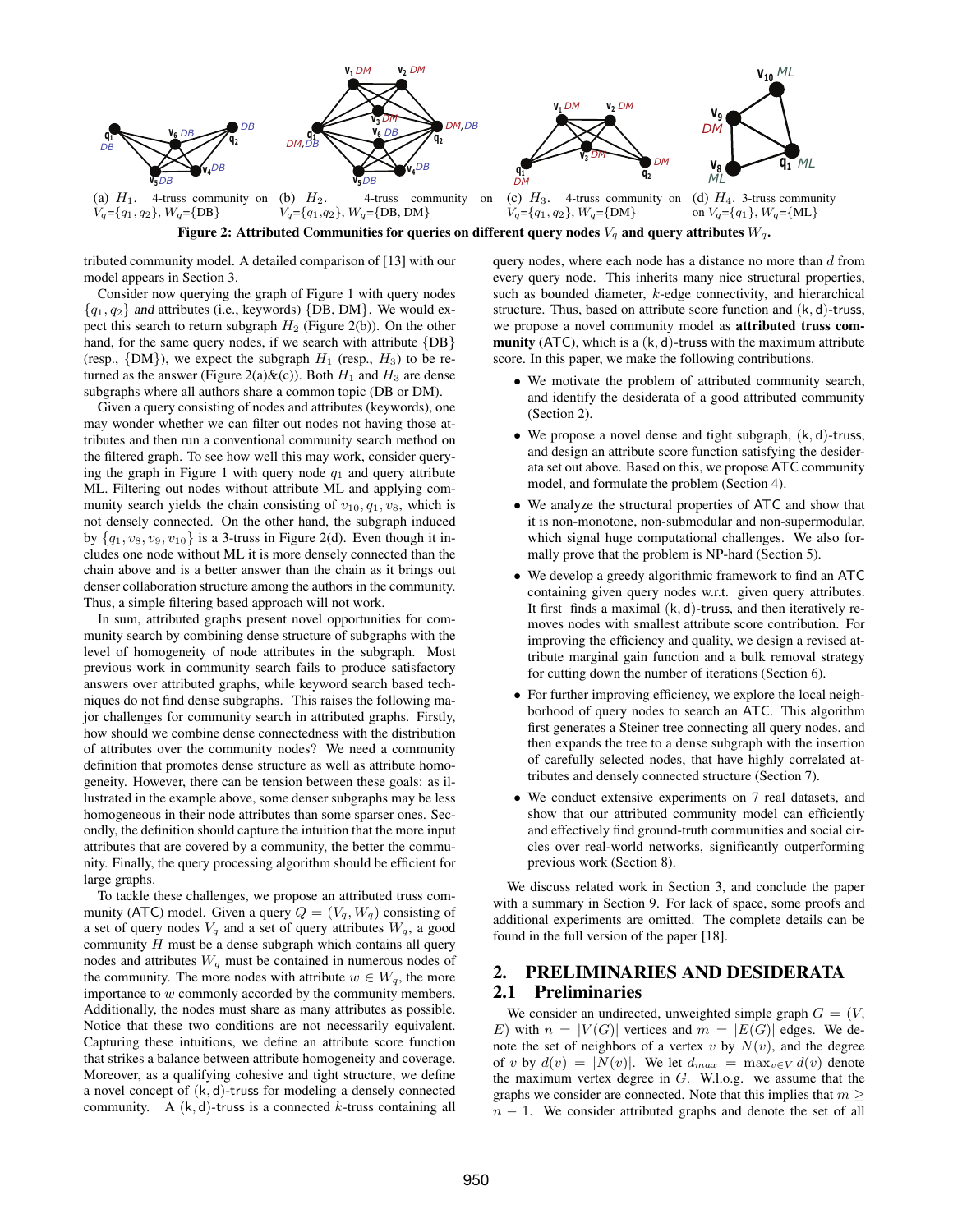attributes in a graph by A. Each node  $v \in V$  contains a set of zero or more attributes, denoted by  $\text{attr}(v) \subseteq A$ . The multiset union of attributes of all nodes in  $G$  is denoted  $attr(V)$ . Note that  $|\mathsf{attr}(V)| = \sum_{v \in V} |\mathsf{attr}(v)|$ . We use  $V_w \subseteq V$  to denote the set of nodes having attribute w, i.e.,  $V_w = \{v \in V \mid w \in \text{attr}(v)\}.$ 

## 2.2 Desiderata of a good community

Given a query  $Q = (V_q, W_q)$  with a set of query nodes  $V_q \subseteq V$ and a set of query attributes  $W_q$ , the attributed community search (ACS) problem is to find a subgraph  $H \subseteq G$  containing all query nodes  $V_q$ , where the vertices are densely inter-connected, cover as many query attributes  $W_q$  as possible and share numerous attributes. In addition, the communication cost of  $H$  should be low. We call the query  $Q = (V_q, W_q)$  an ACS query. Before formalizing the problem, we first identify the commonly accepted desiderata of a good attributed community.

**Criteria of a good attributed community**: Given a graph  $G(V, E)$ and a ACS query  $Q = (V_q, W_q)$ , an attributed community is a connected subgraph  $H = (V(H), E(H)) \subseteq G$  that satisfies:

- 1. (Participation) H contains all query nodes as  $V_q \subseteq V(H)$ ;
- 2. (Cohesiveness) A cohesiveness function  $\text{coh}(H)$  that measures the cohesive structure of  $H$  is high.
- 3. (Attribute Coverage and Correlation) An attribute score function  $f(H, W_q)$  that measures the coverage and correlation of query attributes in vertices of  $H$  is high.
- 4. (Communication Cost) A communication cost function  $com(H)$  that measures the distance of vertices in H is low.

The participation condition is straightforward. The cohesiveness condition is also straightforward since communities are supposed to be densely connected subgraphs. One can use any notion of dense subgraph previously studied, such as k-core, k-truss, etc. The third condition captures the intuition that more query attributes covered by H, the higher  $f(H, W_q)$ ; also more attributes shared by vertices of H, the higher  $f(H, W_q)$ . This motivates designing functions  $f(.,.)$  with this property. Finally, keeping the communication cost low helps avoid irrelevant vertices in a community. This is related to the so-called free rider effect, studied in [19, 34]. Intuitively, the closer the community nodes to query nodes, subject to all other conditions, the more relevant they are likely to be to the query. Notice that sometimes a node that does not contain query attributes may still act as a "bridge" between other nodes and help improve the density. A general remark is that other than the first condition, for conditions 2–4, we may either optimize a suitable metric or constrain that the metric be above a threshold (below a threshold for Condition 4). We formalize this intuition in Section 4 and give a precise definition of an attributed community .

## 3. RELATED WORK

Work related to this paper can be classified into community search, keyword search, team formation, and community detection in attributed graphs. Table 1 shows a detailed comparison of representative works on these topics.

Community Search. Community search on a graph aims to find densely connected communities containing query nodes, and has attracted a great deal of attention recently. Various models based on different dense subgraphs [32, 16, 31] have been proposed and studied: quasi-clique [9], densest subgraph [34], k-core [32, 10, 3] and k-truss [16, 19]. All these works focus on the structure of the community while ignoring node attributes. This can result in communities with poor cohesion in the attribute sets of the community nodes. In particular, while  $[16, 19]$  use k-truss as the basis

Table 1: A comparison of representative works on keyword search (KS), team formation (TF), community search (CS) and attributed community search (ACS).

| Method | Topic                    | Participation | Attribute | Cohesiveness | Communication |
|--------|--------------------------|---------------|-----------|--------------|---------------|
|        |                          | Condition     | Function  | Constraint   | Cost          |
| [4]    | KS                       |               |           |              |               |
| $[25]$ | $\overline{\text{KS}}$   |               |           |              |               |
| $[24]$ | ТF                       |               |           |              |               |
| $[21]$ | TF                       |               |           |              |               |
| $[32]$ | CS                       |               |           |              |               |
| [19]   | $\overline{\mathsf{CS}}$ |               |           |              |               |
| [13]   | <b>ACS</b>               |               |           |              |               |
| Ours   | <b>ACS</b>               |               |           |              |               |

structure of communities, the k-truss communities they find are not guaranteed to have high cohesion in the attribute sets of the nodes.

Keyword Search. Keyword search in relational databases has been extensively studied. Most of the works focus on finding minimal connected tuple trees from a relational database [1, 14, 20, 11]. Keyword search over graphs finds a substructure containing all or a subset of the input keywords. The works [25, 29] report subgraphs instead of trees as keyword search answers. However, keyword search does not consider the cohesive structure involving the query nodes and keywords.

Team Formation. Lappas et al. [24] introduced the problem of discovering a team of experts from a social network, that satisfies all attributed skills required for a given task with low communication cost. Most of the team formation studies [21] focus on a tree substructure, as opposed to densely connected subgraph required by community search. Compared with our problem, these studies do not consider both dense structure and distance constraint at the same time, and also have no constraint on query nodes.

Community Detection in Attributed Graphs. Community detection in attributed graphs is to find all densely connected components with homogeneous attributes [37, 6, 30, 17]. A survey of clustering on attributed graphs can be found in [5]. It is practically hard and inefficient to adapt the above community detection approaches [37, 36, 17, 30] for online attributed community search: community detection is inherently global and much of the work involved may be irrelevant to the community being searched.

Recently, Yang et al. [13] have proposed a model for community search over attributed graphs based on k-cores. The key distinction with our work is as follows. (1) Our community model is based on  $k$ -trusses, which have well-known advantages over  $k$ -cores such as denser structure. A connected  $k$ -core has no guarantee to be 2-edge-connected, even with a large core value  $k$ . (2) Our search supports multiple query nodes whereas theirs is limited to a single query node. (3) Their approach may miss useful communities. E.g., consider the example graph in Figure 1 with query node  $\{q_2\}$ and attributes  $\{DB, DM\}$ , and parameter  $k = 3$ . Their model will return the subgraphs  $H_1$  (Figure 2(a)) and  $H_3$  (Figure 2(c)) as answers. However, the subgraph  $H_2$  (Figure 2(a)) will not be discovered, due to their strict homogeneity constraints. (4) Finally, unlike them, we validate our model with experiments over datasets with ground-truth communities.

# 4. ATTRIBUTED COMMUNITY MODEL

In this section, we develop a notion of attributed community by formalizing the the desiderata discussed in Section 2. We focus our discussion on conditions 2–4.

#### 4.1 (k, d)-truss

In the following, we introduce a novel definition of dense and tight substructure called  $(k, d)$ -truss by paying attention to cohesiveness and communication cost.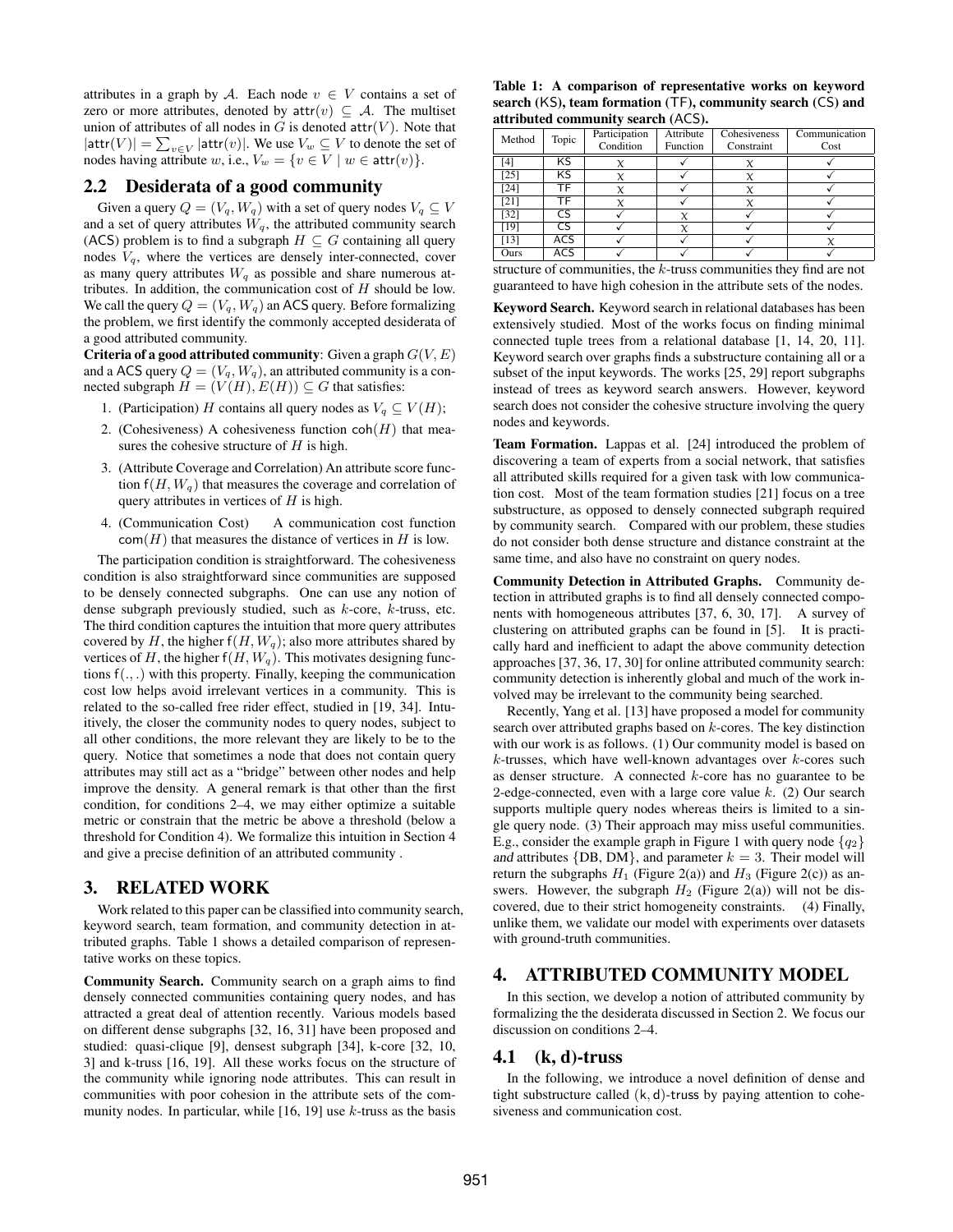Cohesiveness. While a number of definitions for dense subgraphs have been proposed over the years, we adopt the k-truss model, proposed by Cohen [8], which has gained popularity and has been found to satisfy nice properties.

A subgraph  $H \subseteq G$  is a k-core, if every vertex in H has degree at least k. A *triangle* in G is a cycle of length 3. We denote a triangle involving vertices  $u, v, w \in V$  as  $\triangle_{uvw}$ . The *support* of an edge  $e(u, v) \in E$  in G, denoted  $sup_G(e)$ , is the number of triangles containing e, i.e.,  $sup_G(e) = |\{\Delta_{uvw} : w \in V\}|$ . When the context is obvious, we drop the subscript and denote the support as  $sup(e)$ . Since the definition of k-truss [8, 33] allows a k-truss to be disconnected, we define a connected k-truss below.

DEFINITION 1 (CONNECTED K-TRUSS). *Given a graph* G *and an integer* k*, a connected* k*-truss is a connected subgraph*  $H \subseteq G$ *, such that*  $\forall e \in E(H)$ *, sup<sub>H</sub>* $(e) \geq (k-2)$ *.* 

Intuitively, a connected  $k$ -truss is a connected subgraph in which each connection (edge)  $(u, v)$  is "endorsed" by  $k - 2$  common neighbors of  $u$  and  $v$  [8]. A connected  $k$ -truss with a large value of  $k$  signifies strong inner-connections between members of the subgraph. In a k-truss, each node has degree at least  $k - 1$ , i.e., it is a  $(k-1)$ -core.

Consider the graph G (Figure 1). The edge  $e(v_1, v_2)$  is contained in three triangles  $\triangle_{q_1v_1v_2}$ ,  $\triangle_{q_2v_1v_2}$  and  $\triangle_{v_3v_1v_2}$ , thus its support is  $sup_G(e) = 3$ . Consider the subgraph  $H_3$  of G (Figure 2(c)). Every edge of  $H_3$  has support  $\geq 2$ , thus  $H_3$  is a 4-truss. Note that even though the edge  $e(v_1, v_2)$  has support 3, there exists no 5-truss in the graph  $G$  in Figure 1.

**Communication Cost.** For two nodes  $u, v \in G$ , let  $dist_G(u, v)$ denote the length of the shortest path between  $u$  and  $v$  in  $G$ , where  $dist_G(u, v) = +\infty$  if u and v are not connected. The diameter of a graph  $G$  is the maximum length of a shortest path in  $G$ , i.e.,  $\text{diam}(G) = \max_{u,v \in G} {\text{dist}_G(u,v)}$ . We make use of the notion of graph query distance in the following.

DEFINITION 2 (QUERY DISTANCE [19]). *Given a graph* G *and query nodes*  $V_q \subseteq V$ *, the vertex query distance of vertex* v ∈ V *is the maximum length of a shortest path from* v *to a query node*  $q \in V_q$  *in* G, *i.e.*, dist $_G(v, V_q) = \max_{q \in V_q} \text{dist}_G(v, q)$ . *Given a subgraph*  $H \subseteq G$  *and*  $V_q \subseteq V(H)$ *, the graph query distance of* H *is defined as*  $\textsf{dist}_H(H, V_q) = \max_{u \in H} \textsf{dist}_H(u, V_q)$  $=\max_{u\in H, q\in V_q} \text{dist}_H(u, q).$ 

Given a subgraph  $H \subseteq G$ , the query distance  $dist_H(H, V_q)$ measures the communication cost between the members of  $H$  and the query nodes. A good community should have a low communication cost with small dist  $_H(H, V_q)$ .

For the graph G in Figure 1 and query nodes  $V_q = \{q_1, q_2\}$ , the vertex query distance of  $v_7$  is dist<sub>G</sub> ( $v_7$ ,  $V_q$ ) = max<sub>q∈Vq</sub>  ${\text{dist}_G(v_7, q)} = 2$ . Consider the subgraph  $H_1$  in Figure 2(a). Then graph query distance of  $H_1$  is  $\textsf{dist}_{H_1}(H_1, V_q) = \textsf{dist}_{H_1}(q_1, q_2)$  $q_2$ ) = 2. The diameter of  $H_1$  is diam $(H_1) = 2$ .

 $(k, d)$ -truss. We adapt the notions of  $k$ -truss and query distance, and propose a new notion of  $(k, d)$ -truss capturing dense cohesiveness and low communication cost.

DEFINITION 3 ((k, d)-truss). *Given a graph* H*, query nodes*  $V_q$ *, and numbers* k and d, we say that H is a  $(k, d)$ -truss iff H is a *connected* k-truss containing  $V_q$  and  $\text{dist}_H(H, V_q) \leq d$ .

By definition, the cohesiveness of a  $(k, d)$ -truss increases with  $k$ , and its proximity to query nodes increases with decreasing  $d$ . For instance, the community  $H_1$  in Figure 2 (a) for  $V_q = \{q_1, q_2\}$ is a  $(k, d)$ -truss with  $k = 4$  and  $d = 2$ .

## 4.2 Attribute Score Function

We first identify key properties that should be obeyed by a good attribute score function for a community. Let  $f(H, W_q)$  denote the attribute score of community H w.r.t. query attributes  $W_q$ . We say that a node v of H covers an attribute  $w \in W_q$ , if  $w \in \text{attr}(v)$ . We say that a node of  $H$  is irrelevant to the query if it does not cover any of the query attributes.

Principle 1: The more query attributes that are covered by some  $\overline{\text{node}(s)}$  of H, the higher should be the score  $f(H, W_q)$ . The rationale is obvious.

Principle 2: The more nodes contain an attribute  $w \in W_q$ , the higher the contribution of  $w$  should be toward the overall score  $f(H, W<sub>q</sub>)$ . The intuition is that attributes that are covered by more nodes of H signify homogeneity within the community w.r.t. shared query attributes.

Principle 3: The more nodes of  $H$  that are irrelevant to the query, the lower the score  $f(H, W_q)$ .

We next discuss a few choices for defining  $f(H, W_q)$  and analyze their pros and cons, before presenting an example function that satisfies all three principles. Note that the scores  $f(H, W_q)$ are always compared between subgraphs  $H$  that meet the same structural constraint of  $(k, d)$ -truss. An obvious choice is to define  $f(H, W_q) := \sum_{w \in W_q} \textsf{score}(H, w)$ , where  $\textsf{score}(H, w)$ , the contribution of attribute  $w$  to the overall score, can be viewed as the relevance of  $H$  w.r.t.  $w$ . This embodies Principle 1 above. Inspired by Principle 2, we could define  $score(H, w) := |V(H) \cap V_w|$ , i.e., the number of nodes of  $H$  that cover  $w$ . Unfortunately, this choice suffers from some limitations by virtue of treating all query attributes alike. Some attributes may not be shared by many community nodes while others are and this distinction is ignored by the above definition of  $f(H, W_q)$ . To illustrate, consider the community  $H_1$  in Figure 2(a) and the query  $Q = (\{q_1\}, \{DB\})$ ;  $H_1$  has 5 vertices associated with the attribute DB and achieves a score of 5. The subgraph  $H$  of the graph  $G$  shown in Figure 1 also has the same score of 5. However, while the community in Figure  $2(a)$ is clearly a good community, as all nodes carry attribute DB, the subgraph  $H$  in Figure 1 includes several irrelevant nodes without attribute  $DB$ . Notice that both  $H_1$  and  $H$  are 4-trusses so we have no way of discriminating between them, which is undesirable.

An alternative is to define score $(H, w)$  as  $\frac{|V_w \cap V(H)|}{|V(H)|}$  as this captures the popularity of attribute  $w$ . Unfortunately, this fails to reward larger commumities. For instance, consider the query  $Q = (\lbrace q_1, v_4 \rbrace, \lbrace DB \rbrace)$  over the graph G in Figure 1. The subgraph  $H_1$  in Figure 2(a) as well as its subgraph obtained by removing  $q_2$  is a 4-truss and both will be assigned a score of 1.

In view of these considerations, we define  $f(H, W_q)$  as a weighted sum of the score contribution of each query attribute, where the weight reflects the popularity of the attribute.

DEFINITION 4 (ATTRIBUTE SCORE). *Given a subgraph* H ⊆ G and an attribute w, the weight of an attribute w is  $\theta(H, w) =$  $\frac{|V_w \cap V(H)|}{|V(H)|}$ , i.e., the fraction of nodes of H covering w. For a query  $Q = (V_q, W_q)$  and a community H, the attribute score of H is  $\emph{defined as $\mathsf{f}(H,W_q)=\sum_{w\in W_q}\theta(H,w)\times\mathsf{score}(H,w)$, where}$ score(H,  $w$ ) =  $|V_w \cap V(H)|$  *is the number of nodes covering w.* 

The contribution of an attribute w to the overall score is  $\theta(H, w) \times$  $\mathsf{score}(H, w) = \frac{|V_w \cap V(H)|^2}{|V(H)|}$  $\frac{v \cap V(H)|}{|V(H)|}$ . This depends not only on the number of vertices covering  $w$  but also on  $w$ 's popularity in the community  $H$ . This choice discourages vertices unrelated to the query attributes  $W_q$  which decrease the relevance score, without necessarily increasing the cohesion (e.g., trussness). At the same time, it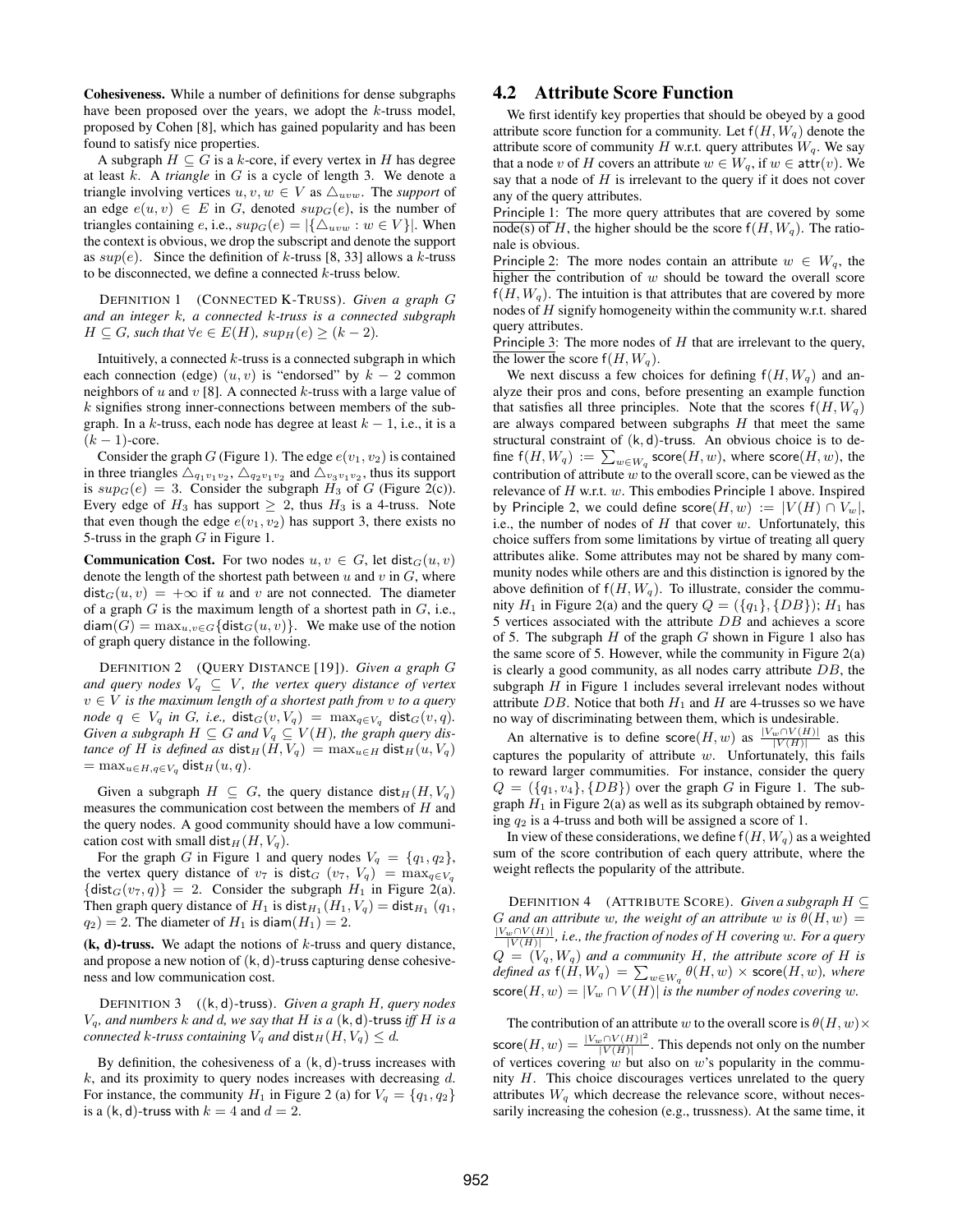permits the inclusion of essential nodes, which are added to a community to reduce the cost of connecting query nodes. They act as an important link between nodes that are related to the query, leading to a higher relevance score. We refer to such additional nodes as *steiner nodes*. E.g., consider the query  $Q = (\{q_1\}, \{ML\})$  on the graph  $G$  in Figure 1. As discussed in Section 1, the community  $H_4$  in Figure 2(d) is preferable to the chain of nodes  $v_8, q_1, v_{10}$ . Notice that it includes  $v_9$  with attribute DM (but not ML);  $v_9$  is thus a steiner node. It can be verified that  $f(H_4, W_q) = \frac{9}{4}$  which is smaller than the attribute score of the chain, which is 3. However,  $H_4$  is a 3-truss whereas the chain is a 2-truss. It is easy to see that any supergraph of  $H_4$  in Figure 1 is at most a 3-truss and has a strictly smaller attribute score.

The more query attributes a community has that are shared by more of its nodes, the higher its attribute score. For example, consider the query  $Q = (\{q_1\}, \{DB, DM\})$  on graph of Figure 1. The communities  $H_1, H_2, H_3$  in Figure 2 are all potential answers for this query. We find that  $f(H_1, W_q) = 5 \cdot 1 + 2 \cdot \frac{2}{5} = 5.8$ ; by symmetry,  $f(H_3, W_q) = 5.8$ ; on the other hand,  $f(H_2, W_q) =$  $5 \cdot \frac{5}{8} + 5 \cdot \frac{5}{8} = 6.25$ . Intuitively, we can see that  $H_1$  and  $H_3$  are mainly focused in one area (DB or DM) whereas  $H_2$  has 5 nodes covering DB and DM each and also has the highest attribute score.

REMARK 1. *We stress that the main contribution of this subsection is the identification of key principles that an attribute score function must satisfy in order to be effective in measuring the goodness of an attributed community. Specifically, these principles capture the important properties of high attribute coverage and high attribute correlation within a community and minimal number of nodes irrelevant to given query. Any score function can be employed as long as it satisfies these principles. The algorithmic framework we propose in Section 6.1 is flexible enough to handle an* ATC *community model equipped with any such score function.*

*We note that a natural candidate for attribute scoring is the* entropy-based score function, defined as  $\mathsf{f_{entropy}}(H,W_q)=\sum_{w\in W_q}$  $-\frac{|V_w \cap V(H)|}{|V(H)|}$  log  $\frac{|V_w \cap V(H)|}{|V(H)|}$ . It measures homogeneity of query *attributes very well. However, it fails to reward larger communities, specifically violating Principle 1. E.g., consider the query*  $Q = (\{q_1, v_4\}, \{DB\})$  *on the graph* G *in Figure 1. The subgraph*  $H_1$  *in Figure 2(a) and its subgraph obtained by removing*  $q_2$  *are both 4-trusses and both are assigned a score of 0. Clearly,* H<sup>1</sup> *has more nodes containing the query attribute DB.*

# 4.3 Attributed Truss Community Model

Combining the structure constraint of  $(k, d)$ -truss and the attribute score function  $f(H, W_q)$ , we define an *attributed truss community* (ATC) as follows.

DEFINITION 5. *[Attribute Truss Community] Given a graph* G *and a query*  $Q = (V_q, W_q)$  *and two numbers* k *and* d, H *is an attribute truss community (*ATC*), if* H *satisfies the following conditions:*

- *1. H is a*  $(k, d)$ -truss *containing*  $V_q$ .
- 2. H has the maximum attribute score  $f(H, W_q)$  among sub*graphs satisfying condition (1).*

In terms of structure and communication cost, condition (1) not only requires that the community containing the query nodes  $V<sub>a</sub>$  be densely connected, but also that each node be close to the query nodes. In terms of query attribute coverage and correlation, condition (2) ensures that as many query attributes as possible are covered by as many nodes as possible.

EXAMPLE 1. For the graph G in Figure 1, and query  $Q =$  $({q_1, q_2}, {DB, DM})$  *with*  $k = 4$  *and*  $d = 2$ ,  $H_2$  *in* 2(*b*) *is the corresponding* ATC*, since* H<sup>2</sup> *is a* (4, 2)*-truss with the largest score*  $f(H, W_q) = 6.25$  *as seen before.* 

The ATC-Problem studied in this paper can be formally formulated as follows.

**Problem Statement:** Given a graph  $G(V, E)$ , query  $Q = (V_q, W_q)$ and two parameters k and d, find an ATC H, such that H is a  $(k, d)$ truss with the maximum attribute score  $f(H, W_q)$ .

## 5. PROBLEM ANALYSIS

In this section, we analyze the complexity of the problem and show that it is NP-hard. We then analyze the properties of the structure and attribute score function of our problem. Our algorithms for community search exploit these properties.

#### 5.1 Hardness

Our main result in this section is that the ATC-Problem is NPhard (Theorem 2). The crux of our proof idea comes from the hardness of finding the densest subgraph with  $\geq k$  vertices [22]. Unfortunately, that problem cannot be directly reduced to our ATC-Problem. To bridge this gap, we extend the notion of graph density to account for vertex weights and define a helper problem called WDalK-Problem – given a graph, find the subgraph with maximum "weighed density" with at least  $k$  vertices.

Weighted Density. Let  $G = (V, E)$  be an undirected graph. Let  $w(v)$  be a non-negative weight associated with each vertex  $v \in$ V. Given a subset  $S \subseteq V$ , the subgraph of G induced by S is  $G_S = (S, E(S))$ , where  $E(S) = \{(u, v) \in E \mid u, v \in S\}$ . For a vertex v in a subgraph  $H \subseteq G$ , its degree is  $\deg_H(v) = |\{(u, v) \mid$  $(u, v) \in E(H)$ . Next, we define:

DEFINITION 6 (WEIGHTED DENSITY.). *Given a subset of vertices*  $S \subseteq V$  *of a weighted graph*  $G$ *, the weighted density of subgraph*  $G_S$  *is defined as*  $\chi(G_S) = \sum_{v \in S} \frac{\deg_{G_S}(v) + w(v)}{|S|}$  $|S|$ *.*

Recall that traditional edge density of an induced subgraph  $G_S$ is  $\rho(G_S) = \frac{|E(S)|}{|S|} = \sum_{v \in S} \frac{\deg_{G_S}(v)}{2|S|}$  $\frac{^{8}G_S(c)}{^{2}|S|}$  [22, 2]. That is,  $\rho(G_S)$  is twice the average degree of a vertex in  $G<sub>S</sub>$ . Notice that in Definition 6, if the weight of v is  $w(v) = 0$ ,  $\forall v$ , then the weighted density  $\chi(G_S) = 2\rho(G_S)$ . It is well known that given a number k, finding the maximum density of a subgraph  $G_S$  containing at least k vertices is NP-hard [22].

Define the weight of a vertex  $v$  in a graph  $G$  as its degree in  $G$ , i.e.,  $w(v) = deg_G(v)$ . Then,  $\chi(G_S) = \sum_{v \in S} \frac{deg_{G_S}(v) + deg_G(v)}{|S|} =$  $2\rho(G_S) + \sum_{v \in S} \frac{\deg_G(v)}{|S|}$ . We define a problem, the WDalK-Problem, as follows: given a graph  $G$  with weights as defined above, and a density threshold  $\alpha$ , check whether G contains an induced subgraph H with at least k vertices such that  $\chi(H) > \alpha$ .

THEOREM 1. WDalK*-*Problem *is NP-hard.*

PROOF. We reduce the well-known NP-hard problem of Maximum Clique (decision version) to this problem. A complete proof is reported in the arXiv article [18].  $\Box$ 

#### THEOREM 2. ATC*-*Problem *is NP-hard.*

PROOF. We reduce the WDalK-Problem to ATC-Problem. The complete proof is available in [18].  $\Box$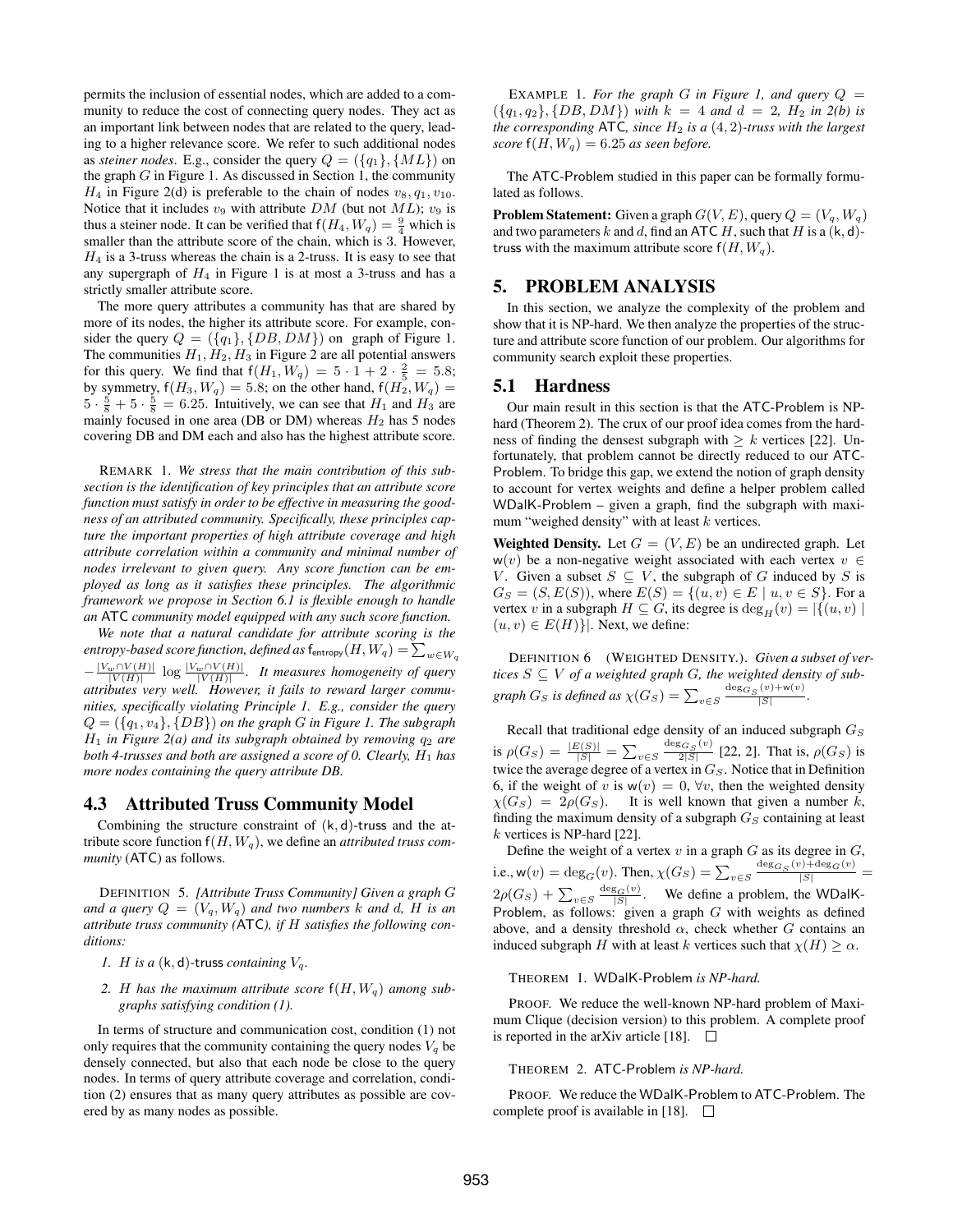In view of the hardness, a natural question is whether efficient approximation algorithms can be designed for ATC-Problem. Thus, we investigate the properties of the problem in the next subsections. Observe that from the proof, it is apparent that the hardness comes mainly from maximizing the attribute score of a ATC.

## 5.2 Properties of (k, d)-truss

Our attribute truss community model is based on the concept of k-truss, so the communities inherit good structural properties of k-trusses, such as *k-edge-connected*, *bounded diameter* and *hierarchical structure*. In addition, since the attribute truss community is required to have a bounded query distance, it will have a small diameter, as explained below.

A k-truss community is  $(k-1)$ -edge-connected, since it remains connected whenever fewer than  $k - 1$  edges are deleted from the community [8]. Moreover, a k-truss based community has *hierarchical structure* that represents the hearts of the community at different levels of granularity  $[16]$ , i.e., a k-truss is always contained in some  $(k - 1)$ -truss. In addition, for a connected k-truss with *n* vertices, the diameter is at most  $\lfloor \frac{2n-2}{k} \rfloor$  [8]. Small diameter is considered an important property of a good community [12].

Since the distance function satisfies the triangle inequality, i.e., for all nodes  $u, v, w$ , dist $G(u, v) \leq \text{dist}_G(u, w) + \text{dist}_G(w, v)$ , we can express the lower and upper bounds on the community diameter in terms of the query distance as follows.

OBSERVATION 1. *For a* (k, d)-truss *H* and a set of nodes  $V_q \subseteq$ H, we have  $d \leq \text{diam}(H) \leq \min\{\frac{2|V(H)|-2}{k}, 2d\}.$ 

Note that another definition of dense subgraph,  $k-(r,s)$ -nucleus [31], is a generalized concept of  $k$ -truss, which can achieve very dense strucutre. However, whenever  $s > 3$ , finding  $k-(r,s)$ -nucleus is more expensive than computing  $k$ -trusses [18].

## 5.3 Properties of attribute score function

We next investigate the properties of the attribute score function, in search of prospects for an approximation algorithm for finding ATC. From the definition of attribute score function  $f(H, W_q)$ , we can infer the following useful properties.

Positive influence of relevant attributes. The more relevant attributes a community H has, the higher the score  $f(H, W_q)$ . E.g., consider the community  $H_4$  and  $W_q = \{ML\}$  in Figure 2 (d). If the additional attribute "ML" is added to the vertex  $v_9$ , then it can be verified that the score  $f(H_4, \{ML\})$  will increase. We have:

OBSERVATION 2. *Given a* ATC H *and a vertex*  $v \in H$ *, let a new input attribute*  $w \in W_q \backslash \text{attr}(v)$  *be added to v, and*  $H'$  *denote the resulting community. Then*  $f(H', W_q) > f(H, W_q)$ .

In addition, we have the following easily verified observation.

OBSERVATION 3. *Given a* ATC H *and query attribute sets* W<sup>q</sup>  $\subseteq W_{q'}$ , we have  $f(H, W_q) \leq f(H, W_{q'})$ .

Negative influence of irrelevant vertices. Adding irrelevant vertices with no query attributes to a ATC will decrease its attribute score. For example, for  $W_q = \{DB\}$ , if we insert the vertex  $v_7$  with attribute IR into the community  $H_1$  in Figure 2(b), it decreases the score of the community w.r.t. the above query attribute  $W_q = \{DB\}$ , i.e.,  $f(H_1 \cup \{v_7\}, \{DB\}) < f(H_1, \{DB\})$ . The following observation formalizes this property.

OBSERVATION 4. *Given two* ATC's H and H' where  $H \subset H'$ ,  $suppose \forall v \in V(H') \setminus V(H)$  and  $\forall w \in W_q$ ,  $attr(v) \cap V_w = \emptyset$ *. Then*  $f(H', W_q) < f(H, W_q)$ .

Non-monotone property and majority attributes. The attribute score function is in general non-monotone w.r.t. the size of the community, even when vertices with query related attributes are added. For instance, for the community  $H_1$  in Figure 2(a), with  $W_q = \{DB, IR\}$ ,  $f(H_1, W_q) = 4 \cdot \frac{4}{4} = 4$ . Let us add vertex  $v_7$  with attribute  $IR$  into  $H_1$  and represent the resulting graph as  $H_5$ , then  $f(H_5, W_q) = 4 \cdot \frac{4}{5} + 1 \cdot \frac{1}{5} = \frac{17}{5} < f(H_1, W_q)$ . If vertex  $v_7$  has attribute DB instead of IR, then it is easy to verify that the attribute score of the resulting graph w.r.t.  $W_q$  is strictly higher than 4. Thus,  $f(.,.)$  is neither monotone nor anti-monotone. This behavior raises challenges for finding ATC with the maximum attibute score. Based on the above examples, we have the following observation.

OBSERVATION 5. *There exist* ATC's H and H' with  $V(H') =$  $V(H) \cup \{v\}$ , and  $\mathsf{attr}(v) \cap W_q \ \neq \ \emptyset$ , such that  $\mathsf{f}(H', W_q) \ <$  $f(H, W_q)$ , and there exist ATC's  $\tilde{H}$  and  $H'$  with  $V(H') = V(H) \cup$ {v}, and attr(v) ∩  $W_q \neq \emptyset$ , for which f(H',  $W_q$ ) > f(H,  $W_q$ ).

The key difference between the two examples above is that DB is a "majority attribute" in  $H_1$ , a notion we formalize next. Formally, given a community H and query  $W_q$ , we say that a set of attributes X includes majority attributes of H, and  $\theta(H, W_q \cap X) =$  $\sum_{w \in W_q \cap X} \theta(H, w) \ge \frac{f(H, W_q)}{2|V(H)|}$ . Recall that  $\theta(H, w)$  is the fraction of vertices of  $H$  containing the attribute  $w$ . We have:

LEMMA 1. *Let* H *be a* ATC *of a graph* G*. Suppose there is a vertex*  $v \notin V(H)$  *such that the set of attributes*  $W_q ∩$  attr $(v)$ *includes the majority attributes of* H *and that adding* v *to* H *results* in a ATC  $H'$  of G. Then  $f(H', W_q) > f(H, W_q)$  holds.

PROOF. Suppose  $W_q = \{w_1, ..., w_l\}$  and w.l.o.g., let  $W_q \cap$  $\mathsf{attr}(v) = \{w_1, ..., w_r\}$ , where  $1 \leq r \leq l$ . Let  $|V(H)| = b$ , and for each attribute  $w_i \in W_q$ , let  $|V(H) \cap V_{w_i}| = b_i$ . Since  $W_q \cap \text{attr}(v)$  includes the majority attributes of H,  $\theta(H, W_q \cap v)$  $\textsf{attr}(v)) = \frac{\sum_{i=1}^r b_i}{b} \geq \frac{f(H,W_q)}{2b}$ , so we have  $\sum_{i=1}^r 2b_i \geq \mathsf{f}(H,W_q)$ . We have  $f(H, W_q) = \sum_{i=1}^l \frac{|V(H) \cap V_{w_i}|^2}{|V(H)|} = \sum_{i=1}^l \frac{b_i^2}{b}$ , and  $\mathsf{f}(H',W_q)=\sum_{i=1}^r\frac{(b_i+1)^2}{b+1}+\sum_{i=r+1}^l\frac{b_i^2}{b+1}.$  As a result,  $\mathsf{f}(H',W_q)$  $- f(H, W_q) = \frac{b \cdot \sum_{i=1}^r (2b_i+1) - \sum_{i=1}^l b_i^2}{b(b+1)} \geq \frac{b \cdot f(H, W_q) + rb - b \cdot f(H, W_q)}{b(b+1)}$  $= \frac{r}{b+1} > 0.$ 

This lemma will be helpful in designing bottom-up algorithms, by iteratively adding vertices with majority attributes to increase attribute score.

Non-submodularity and Non-supermodularity. A set function  $g: 2^U \rightarrow \mathbb{R}^{\geq 0}$  is said to be submodular provided for all sets  $S \subset T \subset U$  and element  $x \in U \setminus T$ ,  $g(T \cup \{x\}) - g(T) \le$  $g(S \cup \{x\}) - g(S)$ , i.e., the marginal gain of an element has the so-called "diminishing returns" property. The function  $g(.)$  is said to be supermodular if  $-g(.)$  is submodular. Optimization problems over submodular functions lend themselves to efficient approximation. We thus study whether our attribute score function  $f(.,.)$  is submodular w.r.t. its first argument, viz., set of vertices.

Consider the graph G in Figure 1 and query  $W_q = \{DB, DM\}$ with  $k = 2$ . Let the induced subgraphs of G by the vertex sets  $S_1 = \{q_1, v_4\}$  and  $S_2 = \{q_1, v_4, v_5\}$  respectively be denoted  $G_1$ and  $G_2$ ;  $G_1 \subseteq G_2$ . Let  $v^*$  be a vertex not in  $G_2$ . Let us compare the marginal gains  $f(G_1 \cup \{v^*\}, W_q) - f(G_1, W_q)$  and  $f(\overline{G_2} \cup$  $\{v^*\}, W_q$ ) –  $f(G_2, W_q)$ , from adding the new vertex  $v^*$  to  $G_1$  and  $G_2$ . Suppose  $v^* = v_6$  with attribute "DB", then we have  $f(G_2 \cup$  $\{v_6\}$ ,  $W_q$ ) – f( $G_2$ ,  $W_q$ ) = (4 + 1/4) – (3 + 1/3) = 11/12 >  $f(G_1 \cup \{v_6\}, W_q) - f(G_1, W_q) = (3 + 1/3) - (2 + 1/2) = 5/6,$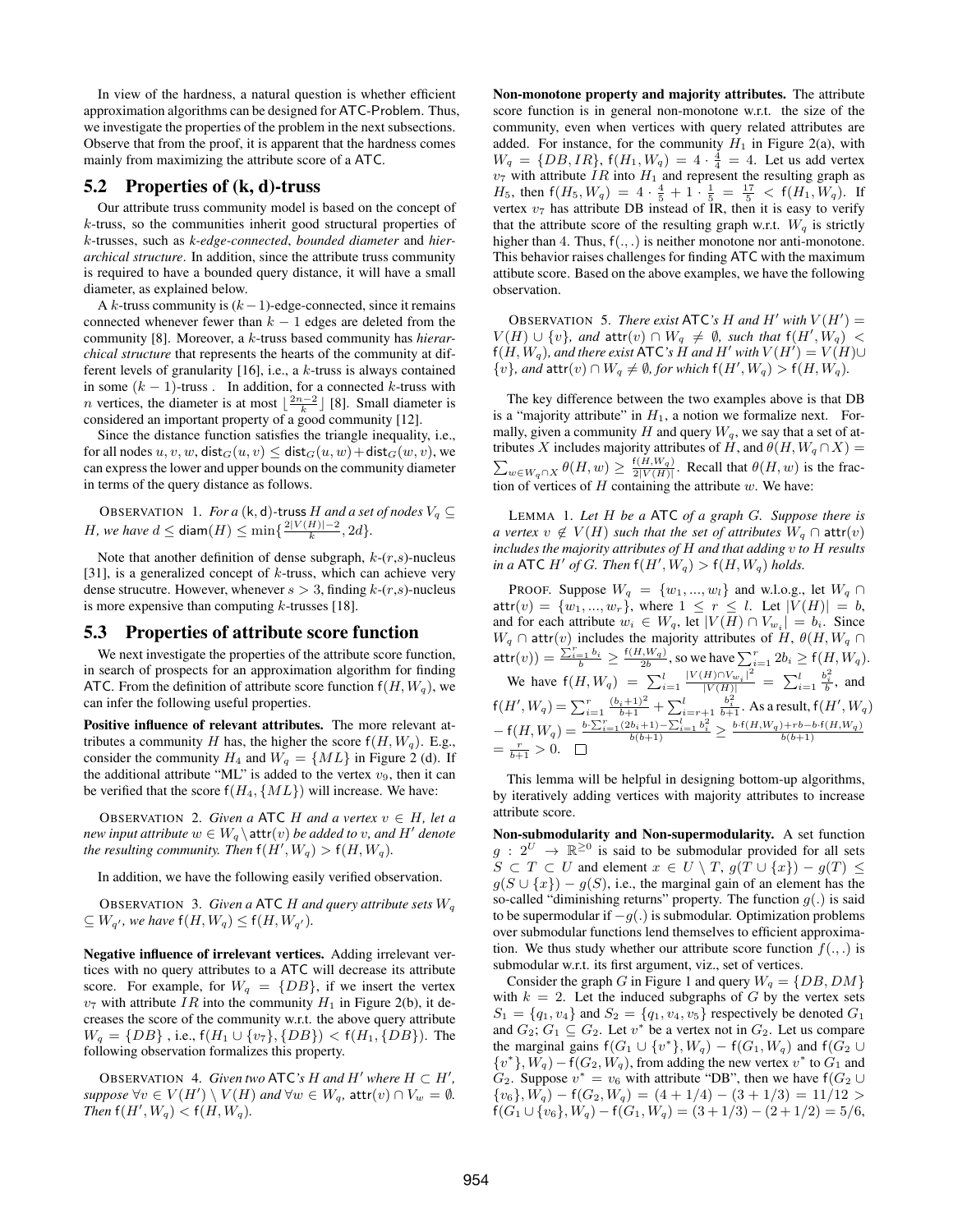violating submodularity of the attribute score function  $f(.,.)$ . On the other hand, suppose  $v^* = q_2$  with attributes "DB" and "DM". Then we have  $f(G_2 \cup \{q_2\}, W_q) - f(G_2, W_q) = (4 + 1) - (3 + 1)$  $1/3$ ) = 5/3 < f(G<sub>1</sub>∪{q<sub>2</sub>}, W<sub>q</sub>) – f(G<sub>1</sub>, W<sub>q</sub>) = (3+4/3) – (2+  $1/2$ ) = 11/6, which violates supermodularity. We just proved:

LEMMA 2. *The attribute score function*  $f(H, W_q)$  *is neither submodular or supermodular.*

In view of this result, we infer that the prospects for an efficient approximation algorithm are not promising.

## 6. TOP-DOWN GREEDY ALGORITHM

In this section, we develop a greedy algorithmic framework for finding a ATC. It leverages the notions of attribute score contribution and attribute marginal gain that we define. Our algorithm first finds a  $(k, d)$ -truss, and then iteratively removes vertices with smallest attribute score contribution. Then, we analyze the time and space complexity of our algorithm. We also propose a more efficient algorithm with better quality, based on attribute marginal gain and bulk deletion.

#### 6.1 Basic Algorithm

We begin with attribute score contribution. Given a subgraph  $H \subset G$ , a vertex  $v \in V(H)$ , and attribute query  $W_q$ , let us examine the change to the score  $f(H, W_q)$  from dropping v.

$$
f(H - \{v\}, W_q) = \sum_{w \in W_q} \frac{|V_w \cap (V(H) - \{v\})|^2}{|V(H)| - 1}
$$
  
\n
$$
= \sum_{w \in W_q - \text{attr}(v)} \frac{|V_w \cap V(H)|^2}{|V(H)| - 1} + \sum_{w \in W_q \cap \text{attr}(v)} \frac{(|V_w \cap V(H)| - 1)^2}{|V(H)| - 1}
$$
  
\n
$$
= \sum_{w \in W_q} \frac{|V_w \cap V(H)|^2}{|V(H)| - 1} - \sum_{w \in \text{attr}(v) \cap W_q} \frac{|V_w \cap V(H)|^2}{|V(H)| - 1} +
$$
  
\n
$$
+ \sum_{w \in W_q \cap \text{attr}(v)} \frac{(|V_w \cap V(H)| - 1)^2}{|V(H)| - 1}
$$
  
\n
$$
= \sum_{w \in W_q} \frac{|V_w \cap V(H)|^2}{|V(H)| - 1} - \sum_{w \in W_q \cap \text{attr}(v)} \frac{2|V_w \cap V(H)| - 1}{|V(H)| - 1}
$$
  
\n
$$
= \frac{f(H, W_q) \cdot |V(H)|}{|V(H)| - 1} - \frac{\sum_{w \in W_q \cap \text{attr}(v)} (2|V_w \cap V(H)| - 1)}{|V(H)| - 1}
$$

The second term represents the drop in the attribute score of  $H$ from removing  $v$ . We would like to remove vertices with the least drop in score. This motivates the following.

DEFINITION 7 (ATTRIBUTE SCORE CONTRIBUTION). *Given a graph* H *and attribute query* Wq*, the attribute score contribution of a vertex*  $v \in V(H)$  *is defined as*  $f_H(v, W_q) = \sum_{w \in W_q \cap \text{attr}(v)}$  $2|V_w \cap V(H)| - 1.$ 

The intuition behind dropping a vertex  $v$  from  $H$  is as follows. Since  $f(H, W_a)$  is non-monotone (Section 5.3), the updated score from dropping  $v$  from  $H$  may increase or decrease, so we check if  $f(H - v, W_q) > f(H, W).$ 

Algorithm overview. Our first greedy algorithm, called Basic, has three steps. First, it finds the maximal  $(k, d)$ -truss of G as a candidate. Second, it iteratively removes vertices with smallest attribute score contribution from the candidate graph, and maintains the remaining graph as a (k, d)-truss, until no longer possible. Finally, it returns a (k, d)-truss with the maximum attribute score among all generated candidate graphs as the answer.

The details of the algorithm follow. First, we find the maximal  $(k, d)$ -truss of G as  $G_0$ . Based on the given d, we compute a set of

#### Algorithm 1 Basic  $(G, Q)$

**Input:** A graph  $G = (V, E)$ , a query  $Q = (V_q, W_q)$ , numbers k and d. **Output:** A  $(k, d)$ -truss H with the maximum  $f(H, W_q)$ .

- 1: Find a set of vertices  $S_0$  having the query distance  $\leq d$ , i.e.,  $S_0 = \{u :$  $dist_G(u, Q) \leq d$ .
- 2: Let  $G_0$  be the induced subgraph of S, i.e.,  $G_0 = (S_0, E(S_0))$ , where  $E(S_0) = \{(v, u) : v, u \in S_0, (v, u) \in E\}.$
- 3: Maintain  $G_0$  as a  $(k, d)$ -truss.
- 4: Let  $l \leftarrow 0$ ;
- 5: while connect<sub> $G_l$ </sub> $(Q)$  = true do
- 6: Compute the attribute score of  $f(G_l, W_q)$ ;
- 7: Compute  $f_{G_l}(u, W_q)$  by Def. 7;  $8:$
- $*$  ←  $\arg \min_{u \in V(G_l) V_q} f_{G_l}(u, W_q);$
- 9: Delete  $u^*$  and its incident edges from  $G_l$ ;
- 10: Maintain  $G_l$  as a  $(k, d)$ -truss.<br>11:  $G_{l+1} \leftarrow G_l: l \leftarrow l+1$ :
- 11:  $G_{l+1} \leftarrow G_l; l \leftarrow l+1;$
- 12:  $H \leftarrow \arg \max_{G' \in \{G_0, ..., G_{l-1}\}} f(G', W_q);$

vertices S having query distance no greater than d, i.e.,  $S_0 = \{u :$  $dist_G(u, Q) \leq d$ . Let  $G_0 \subset G$  be the subgraph of G induced by  $S_0$ . Since  $G_0$  may contain edges with support  $\lt (k-2)$ , we invoke the following steps to prune  $G_0$  into a  $(k, d)$ -truss.

#### (k, d)-truss maintenance: repeat until no longer possible:

(i) k-truss: remove edges contained in  $\lt$  ( $k-2$ ) triangles; (ii) *query distance*: remove vertices with query distance  $> d$ , and their incident edges;

Notice that the two steps above can trigger each other: removing edges can increase query distance and removing vertices can reduce edge support. In the following, we start from the maximal  $(k, d)$ -truss  $G_l$  where  $l = 0$ , and find a  $(k, d)$ -truss with large attribute score by deleting a vertex with the smallest attribute score contribution.

**Finding a**  $(k, d)$ -truss with large attribute score.  $G_0$  is our first candidate answer. In general, given  $G_l$ , we find a vertex  $v \in$  $V(G_l) \setminus V_q$  with the smallest attribute score contribution and remove it from  $G_l$ . Notice that v cannot be one of the query vertices. The removal may violate the  $(k, d)$ -truss constraint so we invoke the (k, d)-truss maintenance procedure above to find the next candidate answer. We repeat this procedure until  $G_l$  is not a  $(k, d)$ truss any more. Finally, the candidate answer with the maximum attribute score generated during this process is returned as the final answer, i.e.,  $\arg \max_{G' \in \{G_0, ..., G_{l-1}\}} f(G', W_q)$ . The detailed description is presented in Algorithm 1.

EXAMPLE 2. *We apply Algorithm 1 on the graph* G *in Figure 1* with query  $Q = (\{q_1\}, \{DB, DM\})$ , for  $k = 4$  and  $d = 2$ . *First, the algorithm finds the*  $(k, d)$ -truss  $G_0$  *as the subgraph*  $H$ *shown in Figure 1. Next, we select vertex*  $v_7$  *with the minimum attribute score contribution*  $f_{G_0}(v_7, W_q) = 0$  *and remove it from* G0*. Indeed it contains neither of the query attributes. Finally, the algorithm finds the* ATC H<sup>2</sup> *with the maximum attribute score in Figure 2(b), which, for this example, is the optimal solution.*

#### 6.2 Complexity Analysis

In each iteration  $i$  of Algorithm 1, we delete at least one vertex and its incident edges from  $G_i$ . Clearly, the number of removed edges is no less than  $k - 1$ , and so the total number of iterations is  $t \leq \min\{n-k, m/(k-1)\}\.$  We have:

THEOREM 3. Algorithm 1 takes  $O(m\rho + t(|W_q|n + |V_q|m))$ *time and*  $O(m + |\text{attr}(V)|)$  *space, where*  $t \in O(\min\{n, m/k\})$ *, and*  $\rho$  *is the arboricity of graph G with*  $\rho \le \min\{d_{max}, \sqrt{m}\}.$ 

Proof Sketch: The time cost of Algorithm 1 mainly comes from three key parts: (1) query distance computation takes  $O(t|V_q|m)$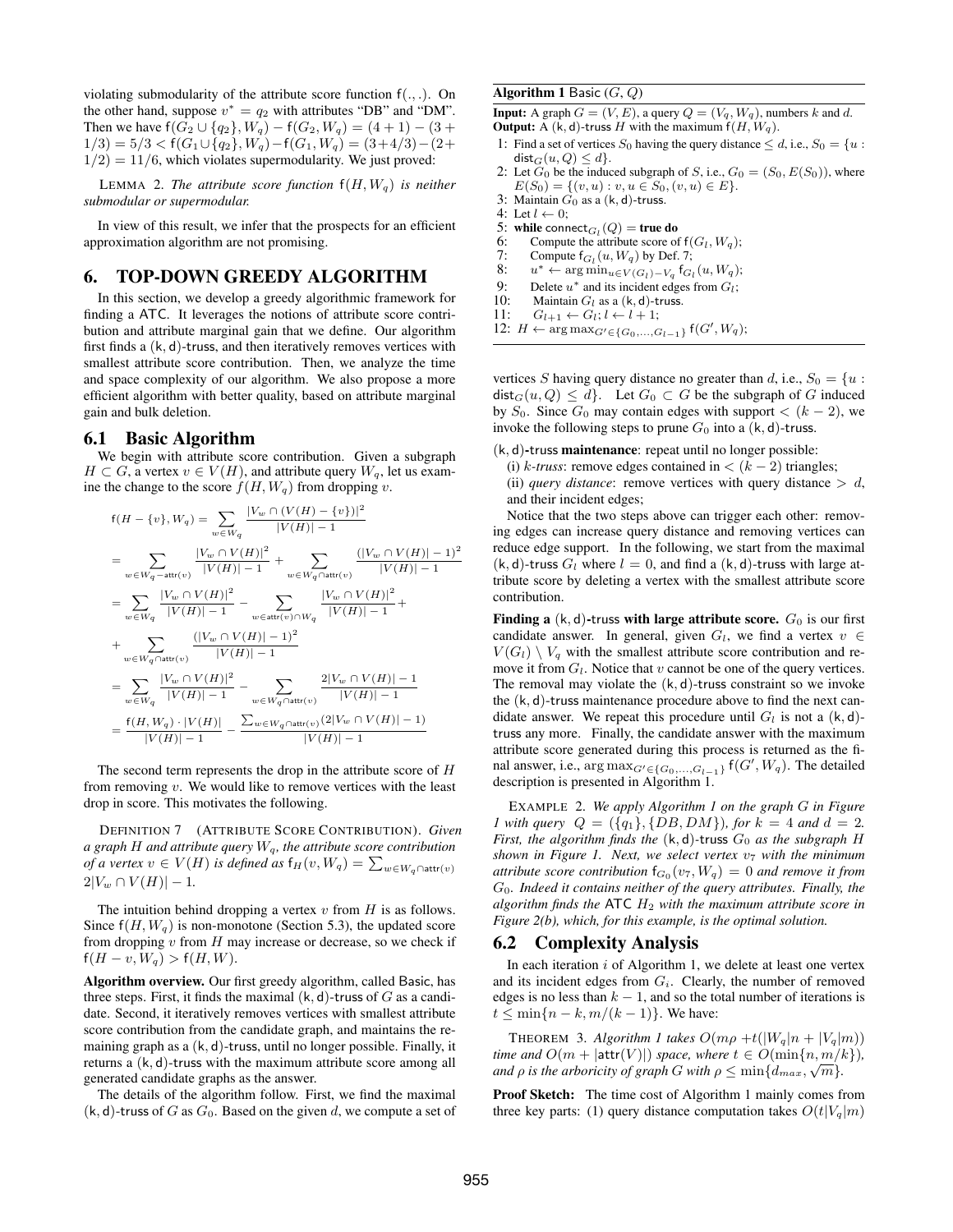time by BFS traversals; (2) k-truss maintenance takes  $O(\rho \cdot m)$ time; (3) attribute score computation takes  $O(t|W_a| \cdot n)$  time. A complete proof is available in [18]. It was shown in [7] that  $\rho \leq$  $\min\{d_{max},\sqrt{m}\}.$ 

## 6.3 An improved greedy algorithm

The greedy removal strategy of Basic is simple, but suffers from the following limitations on quality and efficiency. Firstly, the attribute score contribution myopically considers the removal vertex  $v$  only, and ignores its impact on triggering removal of other vertices, due to violation of  $k$ -truss or distance constraints. If these vertices have many query attributes, it can severely limit the effectiveness of the algorithm. Thus, we need to look ahead the effect of each removal vertex, and then decide which ones are better to be deleted. Secondly, Basic removes only one vertex from the graph in each step, which leads to a large number of iterations, making the algorithm inefficient.

In this section, we propose an improved greedy algorithm called BULK, which is outlined in Algorithm 2. BULK uses the notion of attribute marginal gain and a bulk removal strategy.

Attribute Marginal Gain. We begin with a definition.

DEFINITION 8 (ATTRIBUTE MARGINAL GAIN). *Given a graph* H, attribute query  $W_q$ , and a vertex  $v \in V(H)$ , the attribute *marginal gain is defined as* gain $_H(v, W_q) = f(H, W_q) - f(H - q)$  $S_H(v), W_q$ , where  $S_H(v) \subset V(H)$  is v together with the set of *vertices that violate* (k, d)*-*truss *after the removal of* v *from* H*.*

Notice that by definition,  $v \in S_H(v)$ . For example, consider the graph G in Figure 1 and the query  $Q = (\{q_1\}, \{ML\})$ , with  $k = 3$  and  $d = 2$ . The vertex  $v_9$  has no attribute "ML", and the attribute score contribution is  $f_G(v_9, W_q) = 0$  by Definition 7, indicating no attribute score contribution by vertex  $v_9$ . However, the fact is that  $v_9$  is an important bridge for connections among the vertices  $q_1$ ,  $v_8$ , and  $v_{10}$  with attribute "ML". The deletion of  $v_9$ will thus lead to the deletion of  $v_8$  and  $v_{10}$ , due to the 3-truss constraint. Thus,  $S_G(v_9) = \{v_8, v_9, v_{10}\}\.$  The marginal gain of  $v_9$  is gain $_G(v_9, W_q) = f(G, W_q) - f(G - S_G(v_9), W_q) = \frac{3}{4} - \frac{1}{9} > 0.$ This shows that the deletion of  $v_9$  from  $G$  decreases the attribute score. It illustrates that attribute marginal gain can more accurately estimate the effectiveness of vertex deletion than score attribute contribution, by naturally incorporating look-ahead.

One concern is that gain $_H(v, W_q)$  needs the exact computation of  $S_H(v)$ , which has to simulate the deletion of v from H by invoking (k, d)-truss maintenance, which is expensive. An important observation is that if vertex  $v$  is to be deleted, its neighbors  $u \in N(v)$  with degree  $k-1$  will also be deleted, to maintain ktruss. Let  $P_H(v)$  be the set of  $v's$  1-hop neighbors with degree  $k-1$  in H, i.e.,  $P_H(v) = \{u \in N(v) : \deg_H(u) = k-1\}.$ We propose a local attribute marginal gain, viz.,  $\sin^2 H(v, W_q) =$  $f(H, W_q) - f(H - P_H(v), W_q)$ , to approximate gain $_H(v, W_q)$ . Continuing with the above example, in graph  $G$ , for deleting vertex  $v_9$ , note that  $deg(v_8) = deg(v_{10}) = 2 = k - 1$ , so we have  $P_G(v_9) = \{v_8, v_9, v_{10}\}\$ , which coincides with  $S_G(v_9)$ . In general,  $\hat{\textsf{gain}}_H(v, W_q)$  serves as a good approximation to  $\textsf{gain}_H(v, W_q)$ and can be computed more efficiently.

Bulk Deletion. The second idea incorporated in BULK is bulk deletion. The idea is that instead of removing one vertex with the smallest attribute marginal gain, we remove a small percentage of vertices from the current candidate graph that have the smallest attribute marginal gain. More precisely, let  $G_i$  be the current candidate graph and let  $\epsilon > 0$ . We identify the set of vertices S such that

#### Algorithm 2 BULK  $(G, Q)$

**Input:** A graph  $G = (V, E)$ , a query  $Q = (V_q, W_q)$ , numbers k and d, parameter  $\varepsilon$ .

**Output:** A  $(k, d)$ -truss H with the maximum  $f(H, W_q)$ .

- 1: Find the maximal  $(k, d)$ -truss  $G_0$ .
- 2: Let  $l \leftarrow 0$ ;
- 3: while connect $_{G_l}(Q) =$  true do
- 4: Find a set of vertices S of the smallest gain  $G_l(v, W_q)$  with the size of  $|S| = \frac{\varepsilon}{1+\varepsilon} |V(G_i)|;$
- 5: Delete S and their incident edges from  $G_l$ ;
- 6: Maintain the  $(k, d)$ -truss of  $G_l$ ;
- 7:  $G_{l+1} \leftarrow G_l; l \leftarrow l+1;$
- 8: *H* ← arg max<sub>*G'* ∈{*G*<sub>0</sub>,...,*G*<sub>*l*-1</sub>}</sub>  $f(G', W_q)$ ;

 $|S| = \frac{\epsilon}{1+\epsilon} |V(G_i)|$  and the vertices in S have the smallest attribute marginal gain, and remove  $S$  from  $G_i$ .

## 7. INDEX-BASED SEARCH ALGORITHM

While the BULK algorithm based on the framework of Algorithm 1 has polynomial time complexity, when the graph  $G$  is large and the query Q has many attributes, finding ATCs entails several ATC queries, which can be expensive. To help efficient processing of ATC queries, we propose a novel index called attributed-truss index (ATindex). It maintains known graph structure and attribute information.

#### 7.1 Attributed Truss Index

The ATindex consists of two components: *structural trussness* and *attribute trussness*.

Structural Trussness. Recall that trusses have a hierarchical structure, i.e., for  $k > 3$ , a k-truss is always contained in some  $(k - 1)$ truss  $[16]$ . For any vertex or any edge, there exists a k-truss with the largest  $k$  containing it. We define the trussness of a subgraph, an edge, and a vertex as follows.

DEFINITION 9 (TRUSSNESS). *Given a subgraph*  $H \subseteq G$ *, the trussness of* H *is the minimum support of an edge in* H *plus* 2*, i.e.,*  $\tau(H) = 2 + \min_{e \in E(H)} \{ \sup_H(e) \}.$  The trussness of an edge  $e \in E(G)$  *is*  $\tau_G(e) = \max_{H \subset G \wedge e \in E(H)} {\{\tau(H)\}}$ *. The trussness of a vertex*  $v \in V(G)$  *is*  $\tau_G(v) = \max_{H \subset G \wedge v \in V(H)} {\tau(H)}$ .

Consider the graph  $G$  in Figure 1, the trussness of the edge  $e(q_1, v_1)$  is 4, because there exists a 4-truss containing  $e(q_1, v_1)$  in Figure 2(b), and any subgraph H containing  $e(q_1, v_1)$  has  $\tau(H) \leq$ 4, i.e.,  $\tau_G(e(q_1, v_1)) = \max_{H \subseteq G \wedge e \in E(H)} {\tau(H)} = 4$ . Based on the trussness of a vertex (edge), we can infer in constant time whether there exists a  $k$ -truss containing it. Notice that for a graph  $G, \overline{\tau}(\emptyset)$  denotes the maximum structural trussness of G.

Attributed Trussness. Structural trussness index is not sufficient for ATC queries. Given a vertex  $v$  in  $G$  with structural trussness  $\tau_G(v) \geq k$ , there is no guarantee that v will be present in a  $(k, d)$ truss with large attribute score w.r.t. query attributes. E.g., consider the graph G and vertex  $v_1$  with  $\tau_G(v_1) = 4$  in Figure 1. Here,  $v_1$ will not be present in an ATC for query attributes  $W_q = \{``ML"\}$ since it does not have attribute "ML". On the contrary,  $v_1$  is in a ATC w.r.t.  $W_q = \{^{\omega}DM^{\gamma}\}\$ . By contrast,  $v_9$  is *not* present in a 4-truss w.r.t. attribute "DM" even though it has that attribute. To make such searches efficient, for each attribute  $w \in A$ , we consider an attribute projected graph, which only contains the vertices associated with attribute w, formally defined below.

DEFINITION 10. *(Attribute Projected graph & Attributed Trussness*). Given a graph G and an attribute  $w \in A(V)$ , the projected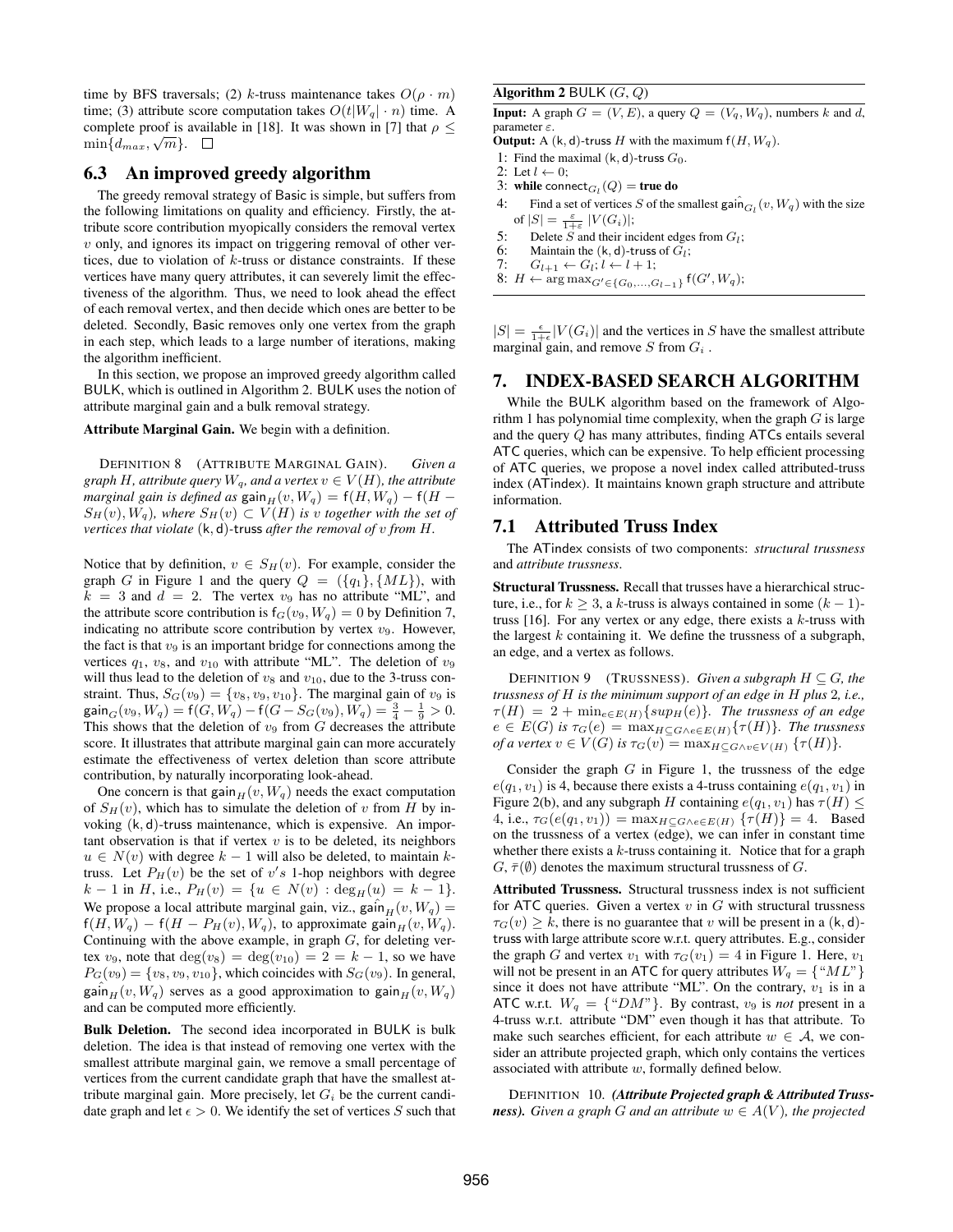#### Algorithm  $3$  LocATC  $(G, Q)$

**Input:** A graph  $G = (V, E)$ , a query  $Q = (V_q, W_q)$ . **Output:** A  $(k, d)$ -truss H with the maximum  $f(H, W_q)$ .

- 1: Compute an attribute Steiner tree  $T$  connecting  $V_q$  using attribute truss distance as edge weight;
- 2: Iteratively expand  $T$  into graph  $G_t$  by adding adjacent vertices  $v$ , until  $|V(G_t)| > \eta;$
- 3: Compute a connected k-truss containing  $V_q$  of  $G_t$  with the largest trussness  $k = k_{max}$ ;
- 4: Let the  $k_{max}$ -truss as the new  $G_t$ .
- 5: Apply Algorithm 2 on  $G_t$  to identify ATC with parameters  $k = k_{max}$ and  $d = \textsf{dist}_{G_t}(G_t, V_q)$ .

*graph of* G *on attribute* w *is the induced subgraph of* G *by* Vw*, i.e.,*  $G_w = (V_w, E_{V_w}) \subseteq G$ *. Thus, for each vertex v and edge e in*  $G_w$ , the attributed trussness of v and e w.r.t. w in  $G_w$  are re*spectively defined as*  $\tau_{G_w}(v) = \max_{H \subseteq G_w \land v \in V(H)} \{\tau(H)\}\$ and  $\tau_{G_w}(e) = \max_{H \subseteq G_w \land e \in E(H)} \{\tau(H)\}.$ 

For instance, for the graph  $G$  in Figure 1, the projected graph  $G_w$  of G on  $w = "DB"$  is the graph  $H_1$  in Figure 2(a). For vertices  $v_1$  and  $v_4$ , even though both have the same structural trussness  $\tau_G(v_1) = \tau_G(v_4) = 4$ , in graph  $H_1$ , vertex  $v_4$  has attribute trussness  $\tau_{H_1}(v_4) = 4$  w.r.t.  $w = "DB"$ , whereas vertex  $v_1$  is not even present in  $H_1$ , indicating that vertex  $v_4$  is more relevant with "DB" than  $v_1$ .

## 7.2 Index-based Query Processing

In this section, we propose an ATindex-based query processing algorithm by means of local exploration, called LocATC.

Algorithm overview. Based on the ATindex, the algorithm first efficiently detects a small neighborhood subgraph around query vertices, which tends to be densely and closely connected with the query attributes. Then, we apply Algorithm 2 to shrink the candidate graph into a  $(k, d)$ -truss with large attribute score. The outline of the algorithm LocATC is presented in Algorithm 3. Note that, when no input parameters  $k$  and  $d$  are given in LocATC, we design an auto-setting mechanism for parameters  $k$  and  $d$ , which will be explained in Section 8.

To find a small neighborhood candidate subgraph, the algorithm starts from the query vertices  $V_q$ , and finds a Steiner tree connecting the query vertices. It then expands this tree by adding attributerelated vertices to the graph. Application of standard Steiner tree leads to poor quality, which we next explain and address.

**Finding attributed Steiner tree T.** As discussed above, a Steiner tree connecting query vertices is used as a seed for expanding into a (k, d)-truss. A naive method is to find a minimal weight Steiner tree to connect all query vertices, where the weight of a tree is the number of edges. Even though the vertices in such a Steiner tree achieve close distance to each other, using this tree seed may produce a result with a small trussness and low attribute score. For example, for the query  $Q = (\{q_1, q_2\}, \{DB\})$  (see Figure 1), the tree  $T_1 = \{(q_1, v_1), (v_1, q_2)\}\$  achieves a weight of 2, which is optimal. However, the edges  $(q_1, v_1)$  and  $(v_1, q_2)$  of  $T_1$  will not be present in any 2-truss with the homogeneous attribute of "DB". Thus it suggests growing  $T_1$  into a larger graph will yield a low attribute score for  $W_q = "DB"$ . On the contrary, the Steiner tree  $T_2$  $=\{(q_1, v_4), (v_4, q_2)\}\$ also has a total weight of 2, and both of its edges have the attribute trussness of 4 w.r.t. the attribute "DB", indicating it could be expanded into a community with large attribute score. For discriminating between such Steiner trees, we propose a notion of attributed truss distance.

DEFINITION 11 (ATTRIBUTE TRUSS DISTANCE). *Given an edge*  $e = (u, v)$  *in G and query attributes*  $W_q$ *, let*  $\mathcal{G} = \{G_w : G_w\}$ w ∈ Wq} ∪ {G}*. Then the attribute truss distance of* e *is defined as* dist $w_q(e) = 1 + \gamma \left( \sum_{g \in \mathcal{G}} (\bar{\tau}(\emptyset) - \tau_g(e)) \right)$ , where  $\bar{\tau}(\emptyset)$  is the *maximum structural trussness in graph* G*.*

The set  $G$  consists of  $G$  together with all its attribute projected graphs  $G_w$ , for  $w \in W_q$  and the difference  $(\bar{\tau}(\emptyset) - \tau_g(e))$  measures the shortfall in the attribute trussness of edge e w.r.t. the maximum trussness in G. The sum  $\sum_{g \in \mathcal{G}} (\bar{\tau}(\emptyset) - \tau_g(e))$  indicates the overall shortfall of  $e$  across  $G$  as well as all its attribute projections. Smaller the shortfall of an edge, lower its distance. Finally,  $\gamma$  controls the extent to which small value of structural and attribute trussness, i.e., a large shortfall, is penalized. Using ATindex, for any edge  $e$  and any attribute  $w$ , we can access the structural trussness  $\tau_G(e)$  and attribute trussness  $\tau_{G_w}(e)$  in  $O(1)$  time. Since finding minimum weight Steiner tree is NPhard, we apply the well-known algorithm of [23, 28] to obtain a 2-approximation, using attributed truss distance. The algorithm takes  $O(m|W_q| + m + n \log n) \subseteq O(m|W_q| + n \log n)$  time, where  $O(m|W_q|)$  is the time taken to compute the attributed truss distance for  $m$  edges.

**Expand attribute Steiner tree T to Graph**  $G_t$ **.** Based on the attribute Steiner tree  $T$  built above, we locally expand  $T$  into a graph  $G_t$  as a candidate (k, d)-truss with numerous query attributes. Recall that Lemma 1 gives a useful principle to expand the graph with insertion of a vertex at a time, while increasing the attribute score. Specifically, if  $\theta(G_t, W_q \cap \text{attr}(v)) \ge \frac{f(G_t, W_q)}{2|V(G_t)|}$ , then graph  $G_T \cup \{v\}$  has a larger attribute score than  $G_T$ . We can identify such vertices whose attribute set includes majority attributes of the current candidate graph and add them to the current graph.

Now, we discuss the expansion process, conducted in a BFS manner. We start from vertices in  $T$ , and iteratively insert adjacent vertices with the largest vertex attribute scores into  $G_t$  until the vertex size exceeds a threshold  $\eta$ , i.e.,  $|V(G_t)| \leq \eta$ , where  $\eta$  is empirically tuned. After that, for each vertex  $v \in V(G_t)$ , we add all its adjacent edges  $e$  into  $G_t$ .

Apply BULK on  $G_t$  with auto-setting parameters. Based on the graph  $G_t$  constructed above, we apply Algorithm 2 with given parameters  $k$  and  $d$  on  $G_t$  to find an ATC. If input parameters  $k$ and  $d$  are not supplied, we can set them automatically as follows. We first compute a  $k$ -truss with the largest  $k$  connecting all query vertices. Let  $k_{max}$  denote the maximum trussness of the subgraph found. We set the parameter  $k$  to be  $k_{max}$ . We also compute the query distance of  $G_t$  and assign it to d, i.e.,  $d := \text{dist}_{G_t}(G_t, V_q)$ . We then invoke the BULK algorithm on  $G_t$  with parameters k, d to obtain a ATC with large trussness and high attribute cohesiveness.

Friendly mechanism for query formulation. Having to set values for many parameters for posing queries using LocATC can be daunting. To mitigate this, we make use of the auto-setting of parameters  $k$  and  $d$ . Additionally, we allow the user to omit the query attribute parameter  $W_q$  in a query  $Q(V_q, W_q)$  and write  $Q(V_q, \, \_)$ . Thus, only query nodes need to be specified. Our algorithm will automatically set  $W_q := \bigcup_{v \in V_q} A(v)$  by default. The rationale is that the algorithm will take the whole space of all possible attributes as input, and leverage our community search algorithms to find communities with a proper subspace of attributes, while achieving high scores. For example, consider the query  $Q =$  $({q_1, q_2}, ...)$  on graph G in Figure 1, LocATC automatically sets  $W_q := \{DB, DM, ML\}$ . The discovered community is shown in Figure 2(b), which illustrates the feasibility of this strategy. This auto-complete mechanism greatly facilitates query formulation to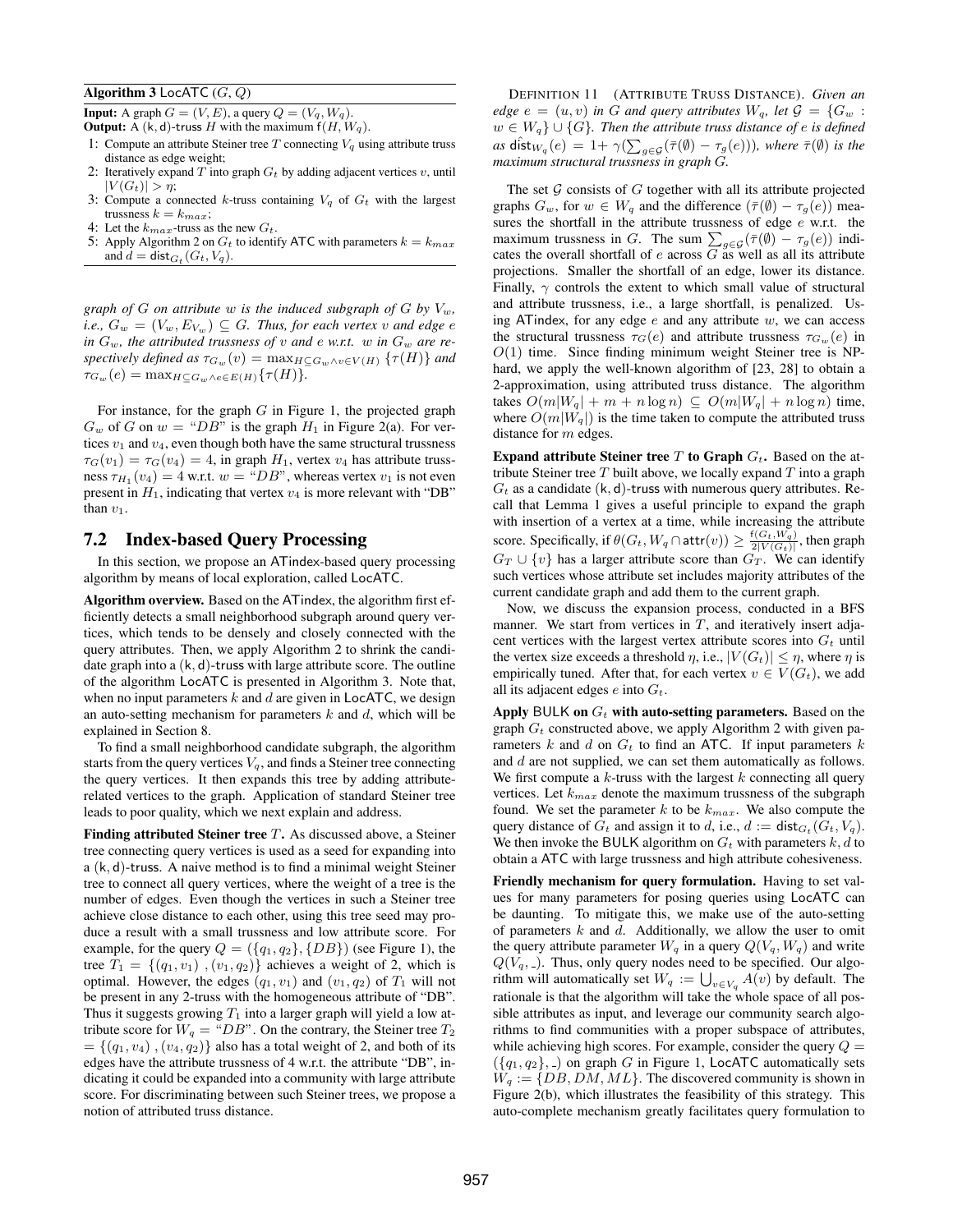identify relative attributes for discovered communities, which benefits users in a simple way.

Handling bad queries. In addition to auto-complete query formulation, we discuss how to handle bad queries issued by users. Bad queries contain query nodes and query attributes that do not constitutes a community. Our solution is to detect outliers of bad queries and then suggest good candidate queries for users. The whole framework includes three steps. (1) It identifies bad queries. Based on the structural constraint of  $(k, d)$ -truss, if query nodes span a long distance and are loosely connected in the graph, the query tends to be a bad query. In addition, if none of the query attributes are present in the proximity of query nodes, it suggests there are no communities with homogeneous attributes, from among the query attributes, thus indicating the query is bad. (2) It recommends candidates for good queries. Due to outliers existing in bad queries, we partition the given query into several small queries. Based on the distribution of graph distance, graph cohesiveness, and query attribute, we partition given query nodes into several disjoint good queries. (3) Whenever a query does not admit a (k, d)-truss containing query nodes or does not lead to a  $(k, d)$ -truss with attributes relevant to the query, our algorithm can quickly detect this and return an empty answer. See [18] for experiments on handling bad queries.

## 8. EXPERIMENTS

In this section, we test all proposed algorithms on a Linux Server with Intel Xeon CUP X5570 (2.93 GHz) and 50GB main memory.

# 8.1 Experimental Setup

Datasets. We conduct experimental studies using 9 real-world networks with ground-truth communities.The network statistics are reported in Table 2.

The preceding 4 datasets, Krogan, Facebook, Cornell, and Texas, are real-world datasets with real attributes. Krogan is one PPI network related to the yeast Saccharomyces cerevisiae [15]. The second dataset is Facebook ego-networks [27]. For a given user id  $X$  in Facebook network  $G$ , the ego-network of  $X$ , denoted egofacebook- $X$ , is the induced subgraph of  $G$  by  $X$  and its neighbors. Facebook dataset contains contains 10 ego-networks indicated by its ego-user X, where  $X \in \{0, 107, 348, 414, 686, 698, 1684,$ 1912, 3437, 3890}. For simplicity, we abbreviate ego-facebook-X to fX, e.g., f698. Cornell and Texas are web graphs<sup>1</sup>.

The other 5 networks, Amazon, DBLP, Youtube, LiveJournal and Orkut, contain 5000 top-quality ground-truth communities. However, since the vertices on these networks have no attributes, we generate an attribute set consisting of  $|A| = 0.005 \cdot |V|$  different attribute values in each network  $G$ . The average number of attribute/vertex  $\frac{|A|}{|V|} = 0.005$  is less than the proportion of attributes to vertices in datasets with real attributes (e.g., the value of 0.12 in Facebook) in Table 2. A smaller attribute pool  $A$  makes homogeneity of synthetic attributes in different communities more likely, which stresses testing our algorithms. For each ground-truth community, we randomly select 3 attributes, and assign each of these attributes to each of random 80% vertices in the community. In addition, to model noise in the data, for each vertex in the graph, we randomly assign a random integer of [1, 5] attributes to it. Except Krogan, Cornell, and Texas, all other datasets are available from the Stanford Network Analysis Project.<sup>2</sup>

Table  $2 \cdot$  Network statistics (K)  $10^3$  and M  $100$ 

| Table 2: Network statistics ( $\mathbf{N} = 10^\circ$ and $\mathbf{M} = 10^\circ$ )                 |                          |                          |                            |                         |       |                                      |  |  |  |  |
|-----------------------------------------------------------------------------------------------------|--------------------------|--------------------------|----------------------------|-------------------------|-------|--------------------------------------|--|--|--|--|
| <b>Network</b>                                                                                      | V                        | Е                        | $d_{max}$                  | $\bar{\tau}(\emptyset)$ | А     | attr $(V)$                           |  |  |  |  |
| Krogan                                                                                              | 2.6 <sub>K</sub>         | 7.1K                     | 140                        | 16                      | 3064  | 28151                                |  |  |  |  |
| Facebook                                                                                            | 1.9K                     | 8.9K                     | 416                        | 29                      | 228   | 3944                                 |  |  |  |  |
| Cornell                                                                                             | 195                      | 304                      | 94                         | 4                       | 1588  | 18496                                |  |  |  |  |
| Texas                                                                                               | 187                      | 328                      | 104                        | 4                       | 1501  | 15437                                |  |  |  |  |
| Amazon                                                                                              | 335K                     | 926K                     | 549                        | 7                       | 1674  | 1804406                              |  |  |  |  |
| DBLP                                                                                                | 317K                     | 1 <sub>M</sub>           | 342                        | 114                     | 1584  | 1545490                              |  |  |  |  |
| Youtube                                                                                             | 1.1M                     | 3 <sub>M</sub>           | 28,754                     | 19                      | 5327  | 2163244                              |  |  |  |  |
| LiveJournal                                                                                         | 4M                       | 35M                      | 14.815                     | 352                     | 11104 | 12426432                             |  |  |  |  |
| Orkut                                                                                               | 3.1M                     | 117M                     | 33,313                     | 78                      | 9926  | 10373866                             |  |  |  |  |
|                                                                                                     |                          |                          |                            |                         |       |                                      |  |  |  |  |
| 1<br>$MDC \equiv$<br><b>LCTC EXECUTE</b><br>LocATC <b>EXECUTE: LOCATC-Q1</b><br>ACC-Q1 <b>EXXXX</b> |                          |                          |                            |                         |       |                                      |  |  |  |  |
| 0.8                                                                                                 |                          |                          |                            |                         |       |                                      |  |  |  |  |
| 0.6                                                                                                 |                          |                          |                            |                         |       |                                      |  |  |  |  |
|                                                                                                     |                          |                          |                            |                         |       |                                      |  |  |  |  |
| 0.4                                                                                                 |                          |                          |                            |                         |       |                                      |  |  |  |  |
|                                                                                                     |                          |                          |                            |                         |       |                                      |  |  |  |  |
| 0.2                                                                                                 |                          |                          |                            |                         |       |                                      |  |  |  |  |
| $\mathbf{0}$                                                                                        |                          |                          |                            |                         |       |                                      |  |  |  |  |
| Krogan<br>f0                                                                                        | f107<br>f348<br>$\cdots$ | f414<br>$\sim$ $\bullet$ | f686<br>f698<br>$\sim$ $-$ |                         |       | f1684 f1912 f3437 f3890 Texas Conell |  |  |  |  |

Figure 3: Quality evaluation  $(F_1 \text{ score})$  on networks with real attributes and ground-truth communities

Algorithms Compared. We test our three algorithms – Basic, BULK, and LocATC. Here, Basic is the Algorithm 1 that removes single node in each iteration. BULK is an improved greedy algorithm in Algorithm 2, which removes a set of nodes with size  $\frac{\epsilon}{1+\epsilon}|V(G_i)|$  from graph  $G_i$  in each iteration. We empirically set  $\epsilon = 0.03$ . LocATC is the bottom-up local exploration approach in Algorithm 3. For all methods, we set the parameter  $k = 4$  and  $d = 4$  by default.

In addition, to evaluate the effectiveness of the ATC model on attributed graphs, we implemented three state-of-the-art community search methods – ACC [13], MDC [32] and LCTC [19]. Note that both MDC and LCTC only consider the graph structure and ignore the attributes. ACC considers both graph structure and attributes, but it only deals with a single query node with query attributes.

Queries. For each dataset, we randomly test 100 sets of queries  $Q = (V_q, W_q)$ , where we set both the number of query nodes  $|V_q|$ , and the number of query attributes  $|W_q|$  to 2 by default.

Evaluation Metrics. To evaluate the quality of communities found by all algorithms, we measure the F1-score reflecting the alignment between a discovered community  $C$  and a ground-truth community  $\hat{C}$ . Given a ground-truth community  $\hat{C}$ , we randomly pick query vertices and query attributes from it and query the graph using different algorithms to obtain the discovered community C. Then, F1 is defined as  $F1(C, \hat{C}) = \frac{2 \cdot prec(C, \hat{C}) \cdot recall(C, \hat{C})}{prec(C, \hat{C}) + recall(C, \hat{C})}$  where  $prec(C, \hat{C}) = \frac{|C \cap \hat{C}|}{|C|}$  is the precision and  $recall(C, \hat{C}) = \frac{|C \cap \hat{C}|}{|\hat{C}|}$  is the recall. For all efficiency experiments, we consistently report the running time in seconds.

# 8.2 Quality and Efficiency Evaluation

To evaluate the effectiveness and efficiency of different community models, we compare LocATC with three state-of-the-art methods – ACC, MDC and LCTC on attributed networks with groundtruth communities.

Networks with real-world attributes. We experiment with the Krogan, Cornell, Texas, and the 10 Facebook ego-networks, all having real-world attributes. For every ground-truth community, we randomly select a set of query nodes with size drawn uniformly at random from [1, 16]. We use 2 representative attributes from the community as query attributes. We choose attributes occurring most frequently in a given community and rarely occurring in other communities as representative attributes. We evaluate the accuracy of detected communities and report the averaged F1-score over all

<sup>1</sup> http://linqs.cs.umd.edu/projects/projects/lbc/

<sup>2&</sup>lt;br>snap.stanford.edu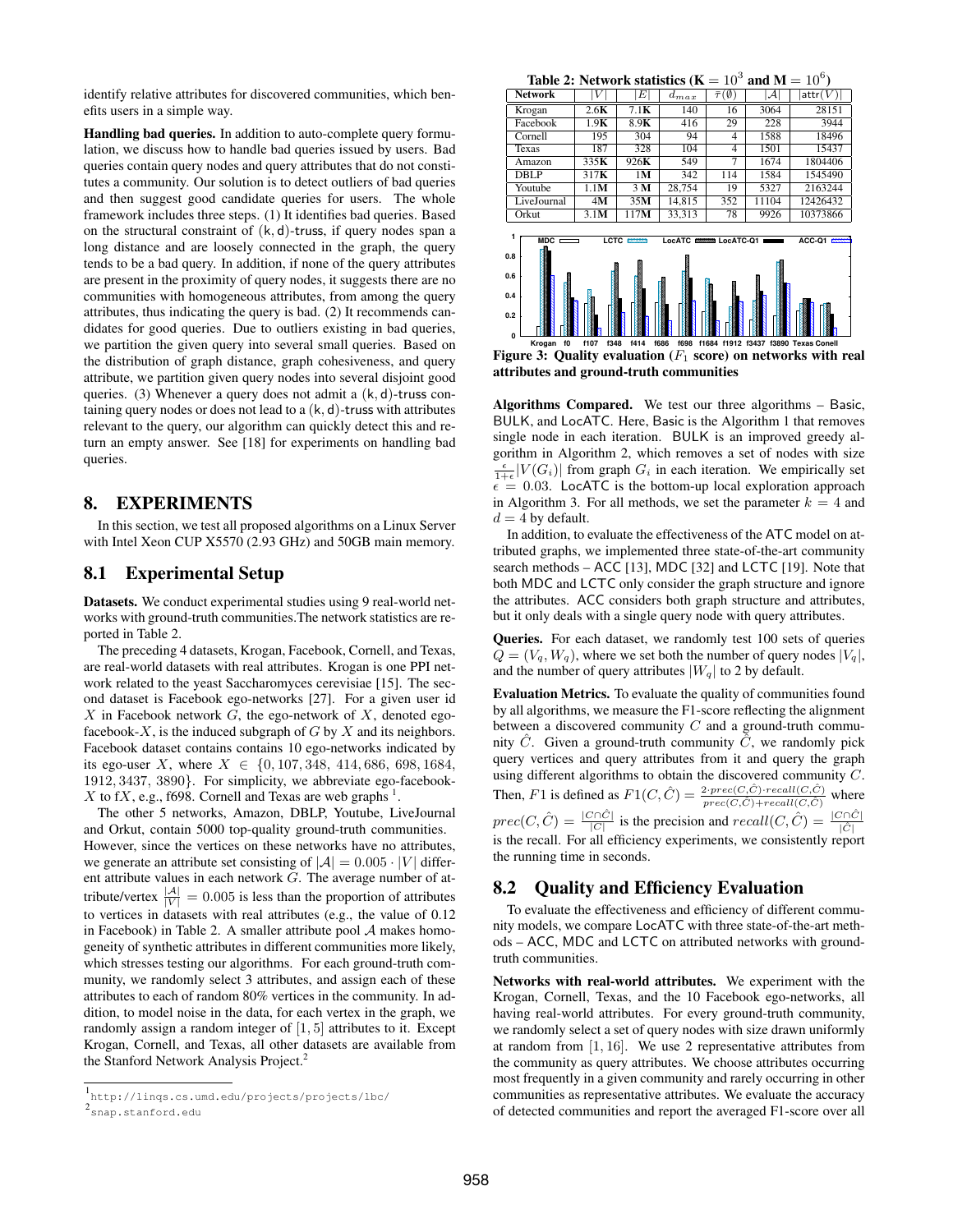

Figure 4: Comparison of precision and recall on f414 network.



Figure 5: Efficiency evaluation (query time in seconds) on networks with real attributes and ground-truth communities

queries on each network.

Figure 3 shows the F1-score results. Our method (LocATC) achieves the highest F1-score on most networks, except for facebook ego-networks f104 and f1684. The reason is that vertices of ground-truth communities in f104 and f1684 are strongly connected in structure, but are not very homogeneous on query attributes. MDC and LCTC do not perform as well as LocATC, because those community models only consider structure metrics, and ignore attribute features. Note that for each query with multiple query vertices, the attributed community search method ACC randomly takes one query vertex as input. We make this explicit and denote it as ACC-Q1 in Figure 3. For comparison, we apply the same query on our method LocATC, and denote it as LocATC-Q1. LocATC-Q1 clearly outperforms ACC-Q1 in terms of F1 score, showing the superiority of our ATC model. In addition, LocATC achieves higher score than LocATC-Q1, indicating our method can discover more accurate communities with more query vertices. Furthermore, we also compare the precision and recall of all methods on f414 network in Figure 4. MDC perform the worst on precision, since it considers no query attributes and includes many nodes that are not in ground-truth communities. ACC-Q1 is the winner on precision, which is explained by the strict attribute constraints in its definition. On the other hand, in terms of recall, ACC-Q1 is the worst method as it only identifies a small part of ground-truth communities. Overall, LocATC achieves a good balance between precision and recall. This is also reflected in LocATC achieving the best F1-score on most datasets (Figure 3).

Figure 5 shows the running time performance of all methods. In terms of supporting multiple query vertices, LocATC runs up to two orders of magnitude faster than MDC and LCTC on egonetworks in Facebook, and LCTC is the winner on Cornell and Texas networks. For one query vertex, ACC-Q1 runs faster than LocATC-Q1, since  $k$ -cores can be computed quicker than  $k$ -trusses.

Networks with synthetic attributes. In this experiment, we test on 5 large networks – DBLP, Amazon, Youtube, LiveJournal, and Orkut, with ground-truth communities and synthetic attributes [35]. Following the testing procedures of query generation and F1-score evaluation above, we observe similar results on datasets with synthetic attributes in Figure 6 (a) and (b).

## 8.3 Parameter Sensitivity Evaluation

In this experiment, we vary various parameters used in the synthetic data generation, query generation, and algorithm definitions, and evaluate the quality and efficiency performance of LocATC.

Varying homogeneous attributes in synthetic datasets. For each ground-truth community in Amazon, we randomly select 3



(a)  $F_1$  score (b) Query time (in seconds) Figure 6: Evaluation on networks with synthetic attributes and ground-truth communities



Figure 7: Varying homogeneous attributes on Amazon

attributes, and assign each of these attributes to each of  $Z\%$  vertices in the community, where  $Z$  is a random number in [50, Y]. Note that different attributes may have different values of Z. The parameter  $Y$  is varied from 60 to 90. As  $Y$  is increased, intuitively the level of homogeneity in the network and in its communities increases. The results of F1-score are shown in Figure 7. As homogeneous attributes in communities increase, MDC and LCTC maintain the same F1-score, while the F1-score of all methods of attributed community search – LocATC, LocATC-Q1, and ACC-Q1 – increases as homogeneity increases. Once again, LocATC is the best method even when the proportion of homogeneous attributes falls in [50, 60]. LocATC-Q1 beats ACC-Q1 for all settings of homogeneity. Similar results can be also observed on other synthetic datasets.

Varying query vertex size  $|V_q|$ . We evaluate the various approaches using different queries on f414 and DBLP. We test 5 different values of  $|V_q|$ , i.e.,  $\{1, 2, 4, 8, 16\}$ . For each value of  $|V_q|$ , we randomly generate 100 sets of queries, and report the average running time. The results for f414 and DBLP are respectively shown in Figure 8 (a) and (b). LocATC achieves the best performance, and increases smoothly with the increasing query vertex size. BULK is more effective than Basic, thanks to the bulk deletion strategy. Most of the cost of BULK and Basic comes from computing the maximal  $(k, d)$ -truss  $G_0$ . All methods take less time on f414 than on DBLP network, due to the small graph size of f414.

Varying parameters  $\epsilon$ . We test the performance of LocATC by varying  $\epsilon$ . We used the same query nodes that are selected in Sec. 8.2 on f414 network. The results of F1-score and query time by varying  $\epsilon$  are respectively reported in Figure 9 (a) and (b). As we can see, LocATC removes a smaller portion of nodes, which achieves a higher F1-score using more query time.

## 8.4 Case Study on PPI network

Besides the quality evaluation, we also apply LocATC on the protein-protein interaction (PPI) network Krogan to discover the protein complexes and investigate biologically significant clues. Figure 10(a) shows one complex "transcription factor TFIIIC complex" in sccharomyces cerevisiae, which is identified by biologists previously. The graph contains 6 nodes and 12 edges. Similar with the procedure of good query generation in Sec. 8.2, we randomly sample a query as  $Q = (V_q, W_q)$  where  $V_q = \{854277,$ 856100} and  $W_q =$  {"GO:0001009", "GO:0001041"}, and set the parameters  $k = 3$  and  $d = 3$ . To illustrate the importance of the consideration of protein attributes in detecting protein complexes, we simply use the structure and find the  $(3, 3)$ -truss shown in Figure 10(b). This community contains 11 proteins including 6